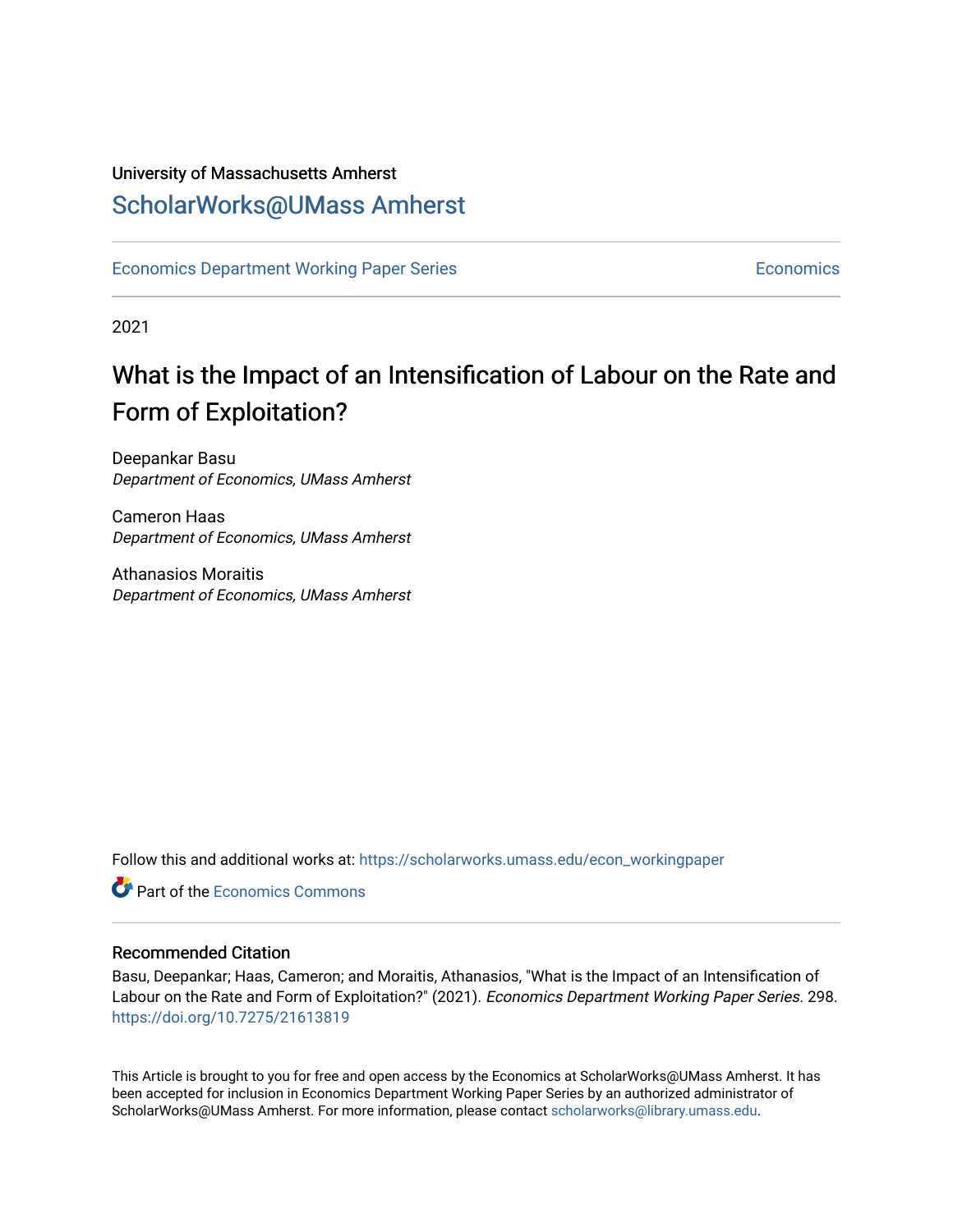# What is the Impact of an Intensification of Labour on the Rate and Form of Exploitation?

Deepankar Basu<sup>∗</sup> Cameron Haas† Athanasios Moraitis‡

February 8, 2021

#### Abstract

Does the intensification of labour increase the rate of exploitation? Does it produce absolute surplus value or relative surplus value? This paper develops a framework to answer these questions by incorporating intensity of labour in the widely-used linear model of production, both in its one and two department forms. We show, first, that an intensification of labour always leads to an increase in the rate of exploitation, and second, that the increase in the rate of exploitation takes the form of the production of absolute surplus value in all realistic situations. We also highlight, in the case of any model with more than one industry or sector, an interesting difference in short run and long run changes in the rate and form of surplus value.

JEL Codes: B51

Keywords: rate of exploitation; absolute surplus value; relative surplus value; linear model of production

# 1 Introduction

In Marxist economics, the rate of exploitation occupies a central position. It is a quantitative expression of a key feature of capitalism: the exploitation of labour by capital. The rate of exploitation is defined as the ratio of surplus labour and necessary labour. Converted to value-theoretic terms the rate of exploitation is equal to the ratio of surplus value generated in production and the value of labour power. Once the real wage bundle per

<sup>∗</sup>Department of Economics, UMass, Amherst, MA 01003. dbasu@econs.umass.edu

<sup>†</sup>Department of Economics, UMass, Amherst, MA 01003. cdhaas@umass.edu

<sup>‡</sup>Department of Economics, UMass, Amherst, MA 01003. athanasiosmo@umass.edu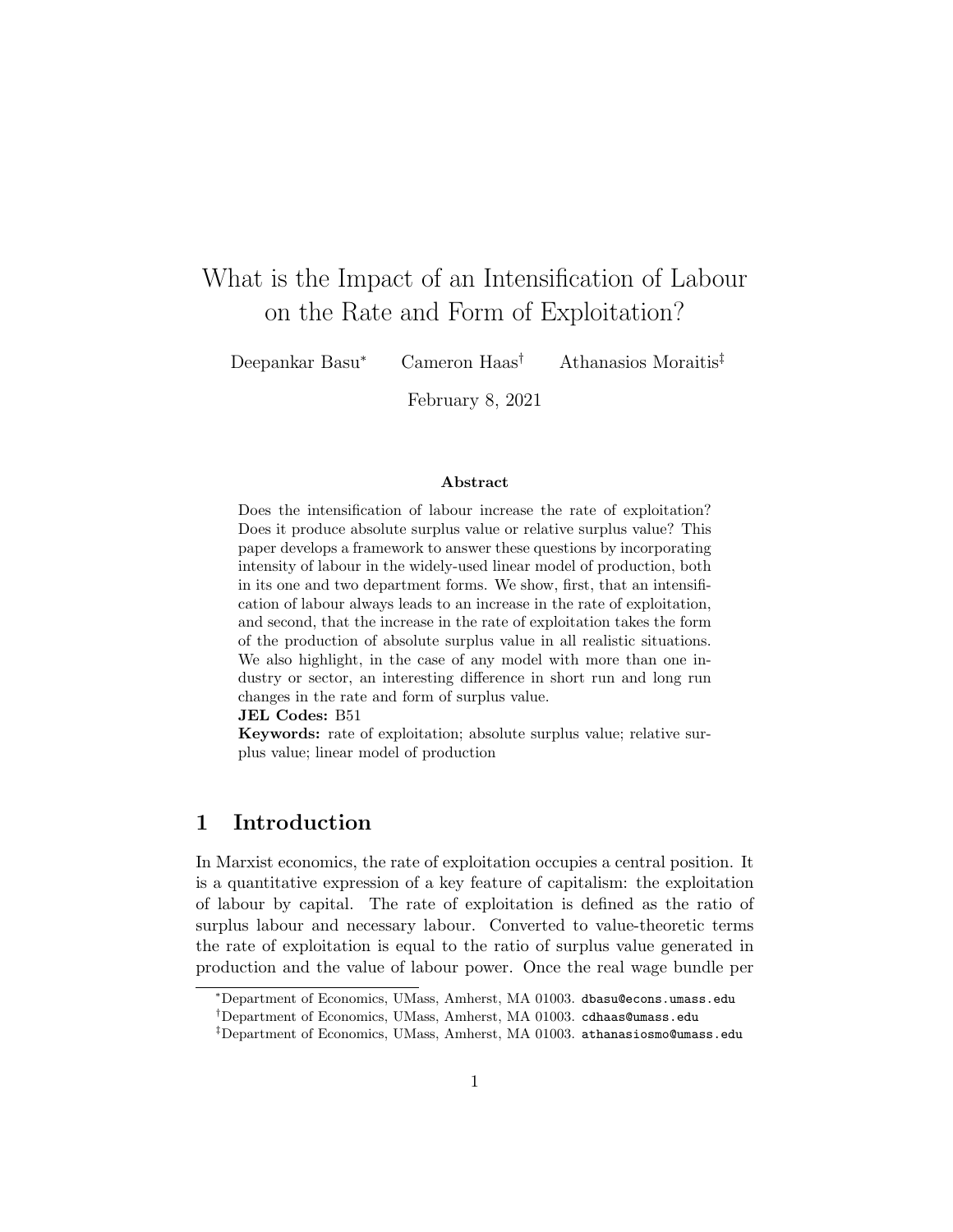hour of labour is fixed, the rate of exploitation depends on the interaction of three variables: the length of the working day, the productivity of labour and the intensity of labour.

In Volume I of Capital, Marx discussed two different methods available to capitalism to increase the rate of exploitation: (a) the production of 'absolute surplus value'; and (b) the production of 'relative surplus value'.

I call the surplus-value which is produced by the lengthening of the working day, absolute surplus-value. In contrast to this, I call that surplus-value which arises from the curtailment of the necessary labour-time, and from the corresponding alteration in the respective lengths of the two components of the working day, relative surplus-value. (Marx, 1992, pp. 432).

Among the three variables which interact to determine the rate of surplus value, the impact of changes in the length of the working day and the productivity of labour are easy to see. If there is an increase in the length of the working day, holding productivity and intensity of labour fixed, that is by definition the production of absolute surplus value. On the other hand, if the productivity of labour increases, holding the length of the working day and the intensity of labour fixed, then this leads to a production of relative surplus value. This is because an increase in the productivity of labour reduces the unit value of commodities, which, in turn, reduces the value of labour power because the real wage bundle is constant. Since the length of the working day is held constant, this is clearly an instance of the production of relative surplus value.

In contrast to this, the effect of changes in the intensity of labour on the production of absolute or relative surplus value is less obvious. This is because an increase in the intensity of labour has two distinct effects. On the one hand, it increases labour's capacity to process inputs into output (CPIO) per unit of time, which is akin to a pure increase in the productivity of labour. On the other hand, an intensification of labour also implies a larger expenditure of labour power per unit of time, which is like an increase in the length of the working day, albeit in an intensive sense (Marx, 1992, pp. 534), and hence increases labour's capacity to create value (CCV). The overall impact of the intensification of labour, being the result of these two effects, is not immediately obvious. The CPIO-effect tends to indicate towards the production of relative surplus value; the CCV-effect points in the direction of the production of absolute surplus value. This might be the reason behind the disagreement in the extant Marxist literature about the effect of the intensification of labour. While some scholars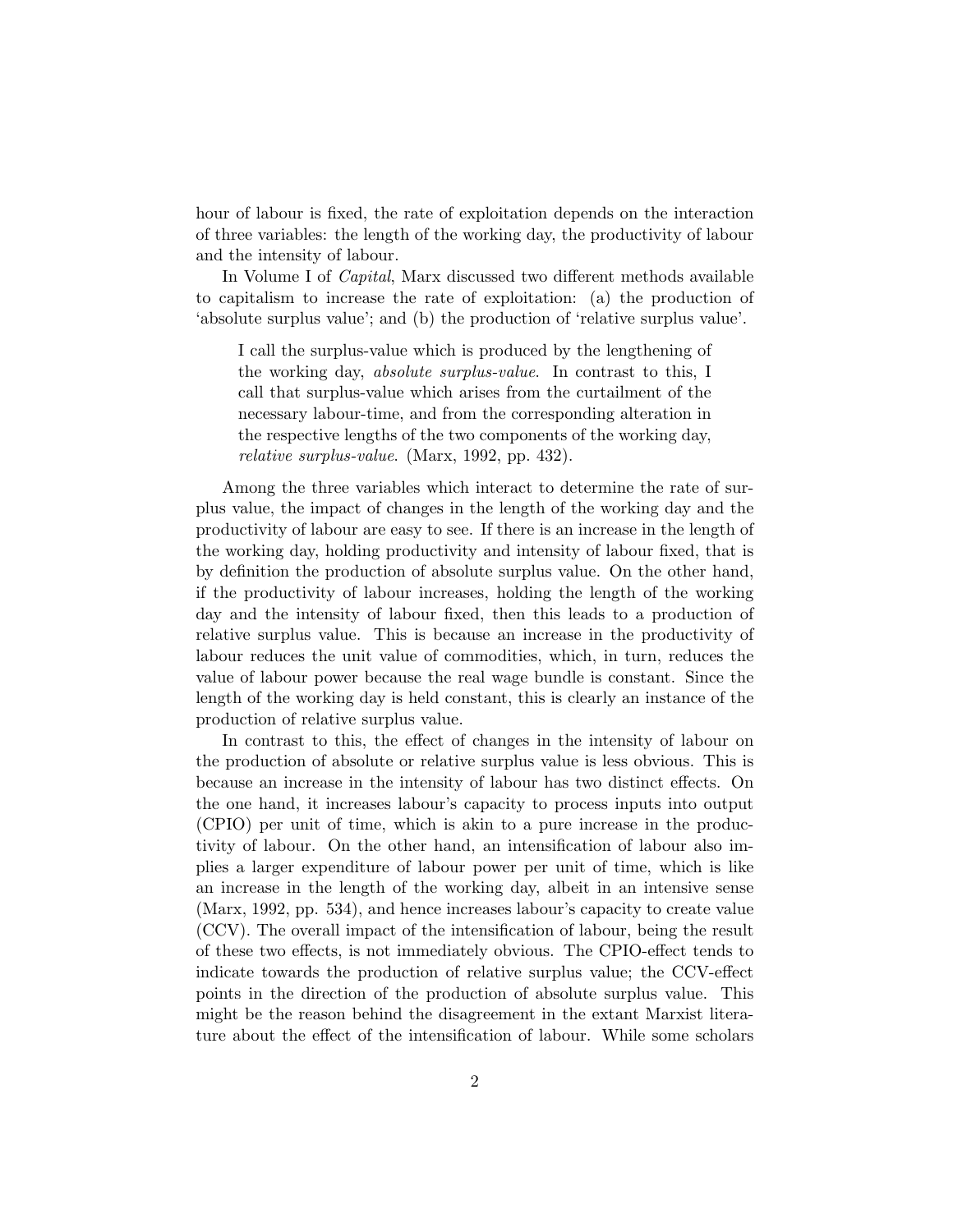argue that an increase in the intensity of labour produces absolute surplus value (Foley, 1986; Catephores, 1989; Sekine, 1997; Joosung, 1999; Hudson, 2001; Heinrich, 2012), others claim that an intensification of labour leads to a production of relative surplus value (Philp et al., 2005; Mavroudeas and Ioannides, 2011). In fact, a close reading of Volume I of Capital shows that there is some ambiguity in Marx's analysis too.

On the one hand, there is ample scope to read Volume I and come away with the impression that in Marx's analysis, intensification of labour leads to the production of RSV and not ASV. To begin with, part 3 of Volume I of Capital, which is devoted to an analysis of the production of absolute surplus value (ASV), does not contain any serious discussion of intensification of labour. The main discussion of intensification of labour occurs in Chapter  $15(c)$  in Volume I of *Capital*, which is located in Part 4 of Volume I, the part which is devoted to an analysis of the production of relative surplus value (RSV). Taken together, this suggests that in Marx's analysis, intensification of labour is relevant to the production of RSV and not ASV. When we delve into the discussion in Chapter  $15(c)$ , this supposition is further confirmed.

In Chapter  $15(c)$ , Marx discusses the intensification of labour in the context of development of machine production and large scale industry. Marx clearly distinguishing between production of ASV and the production of RSV, and identifies the prolonging of the working day as cause of the former. According to Marx, when legal restrictions prevent the elongation of the working day, capital turns to the production of RSV.

As soon as the gradual upsurge of working-class revolt had compelled Parliament compulsorily to shorten the hours of labour, and to begin by imposing a normal working day on factories properly so called, i.e. from the moment that it was made impossible once and for all to increase the production of surplus-value by prolonging the working day, capital threw itself with all its might, and in full awareness of the situation, into the production of relative surplus value, by speeding up the development of the machine system (Marx, 1992, pp. 534, emphasis added).

It is only while commenting on how "capital threw itself with all its might ... into the production of relative surplus value", that Marx discuss effects of changes in the productivity and intensity of labour on the production of surplus value. Hence, it is difficult to not interpret Marx's discussion in Chapter  $15(c)$  of Volume I as suggesting that intensification of labour leads to the production of RSV.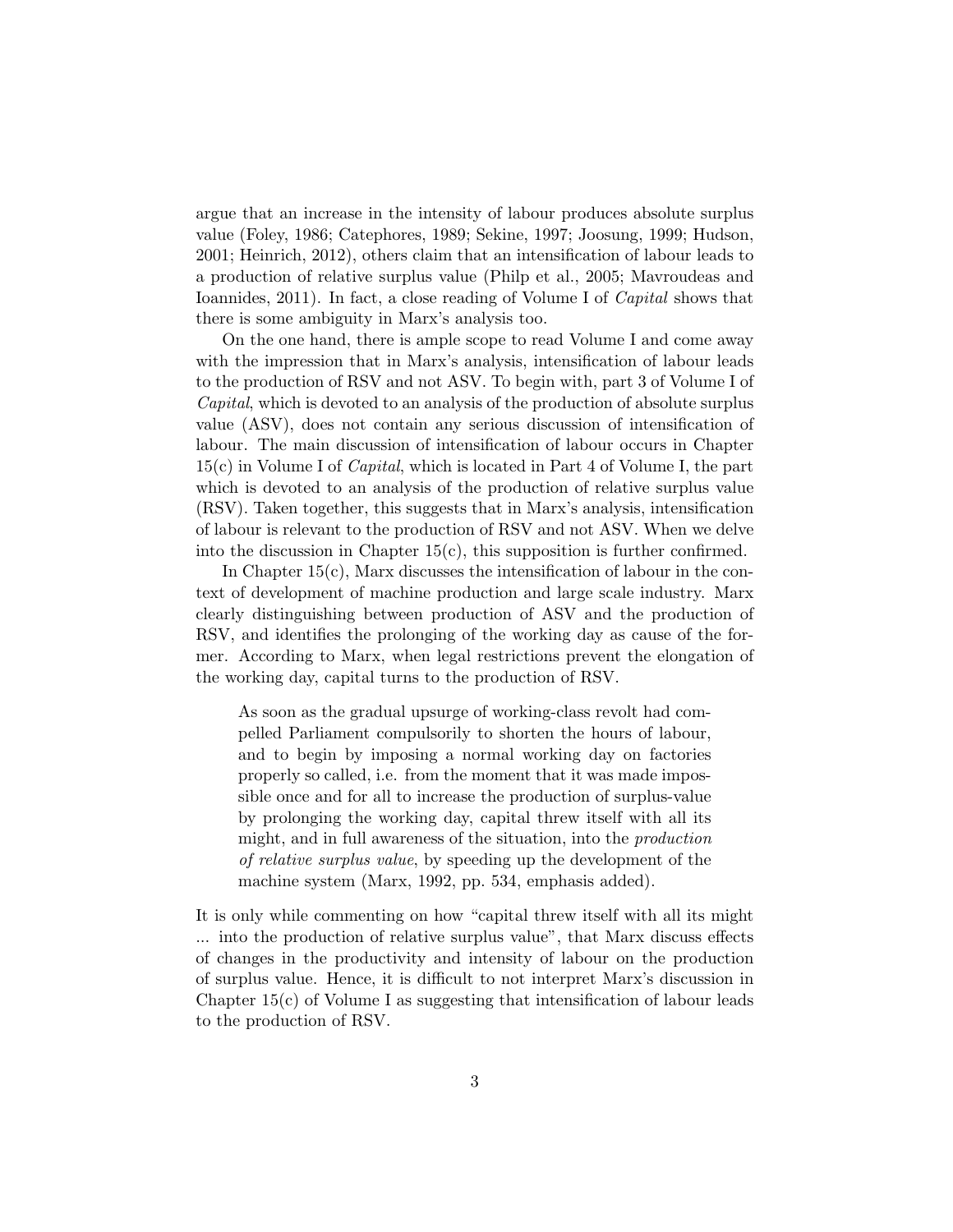On the other hand, it is also clear that Marx distinguishes between the intensive and extensive margin of labour-time, that he thinks of intensification of labour as analogous to an extension of the working day - he does so explicitly in the same paragraph from which the above passage is quoted. This distinction implies that an intensification of labour might also produce ASV. But Marx does not work fully work out the implication of the distinction. He notes it and moves on. That, to our mind, is the source of the ambiguity in Volume I of *Capital* about the analysis of intensification of labour. Therefore, we think the disagreement in the later Marxist literature regarding the analysis of intensification of labour can be traced back, at least partly, to Marx's ambiguity.

Our aim in this paper is to provide a coherent framework to think about the value dimensions of the intensification of labour, to address the ambiguity in Marx's analysis and perhaps go some way in resolving existing disagreements about its effect with regard to the production of ASV and RSV. In concrete terms, our paper makes two important contributions. First, we offer a simple way of incorporating the intensity of labour in the linear model of production that is widely used in classical and Marxian economics. Our proposed method rests on clearly and quantitatively separating out labour's CPIO and CCV, so far as they are related to the intensity of labour. While most scholars have associated with intensification of labour what we have called labour's CCV, there is far less attention devoted to labour's CPIO. Second, using our model, we draw out the implications of an intensification of labour on the rate and form of surplus value in a variety of linear production models of the capitalist economy.

With regard to the rate of surplus value, we demonstrate the intuitive result that an intensification of labour always leads to an increase in the rate of surplus value. Hence, it is always in the interest of the capitalist class and always against the interest of the working class to increase the intensity of labour. We can therefore expect a pronounced class struggle over the intensity of labour in capitalist economies, much like the struggle in mid-19th century England over the length of the working day.

Our results about the form of surplus value are more complex because they depend on the relative magnitudes of labour's CPIO and CCV. We show that: (a) if labour's CPIO and CCV are impacted equally by the intensification of labour, then we have production of only absolute surplus value; (b) if, with the intensification of labour, labour's CPIO rises less than its CCV, even then we have production of only absolute surplus value; (c) if the intensification of labour is associated with labour's CPIO rising more than its CCV, then the rise in the rate of surplus value can be decomposed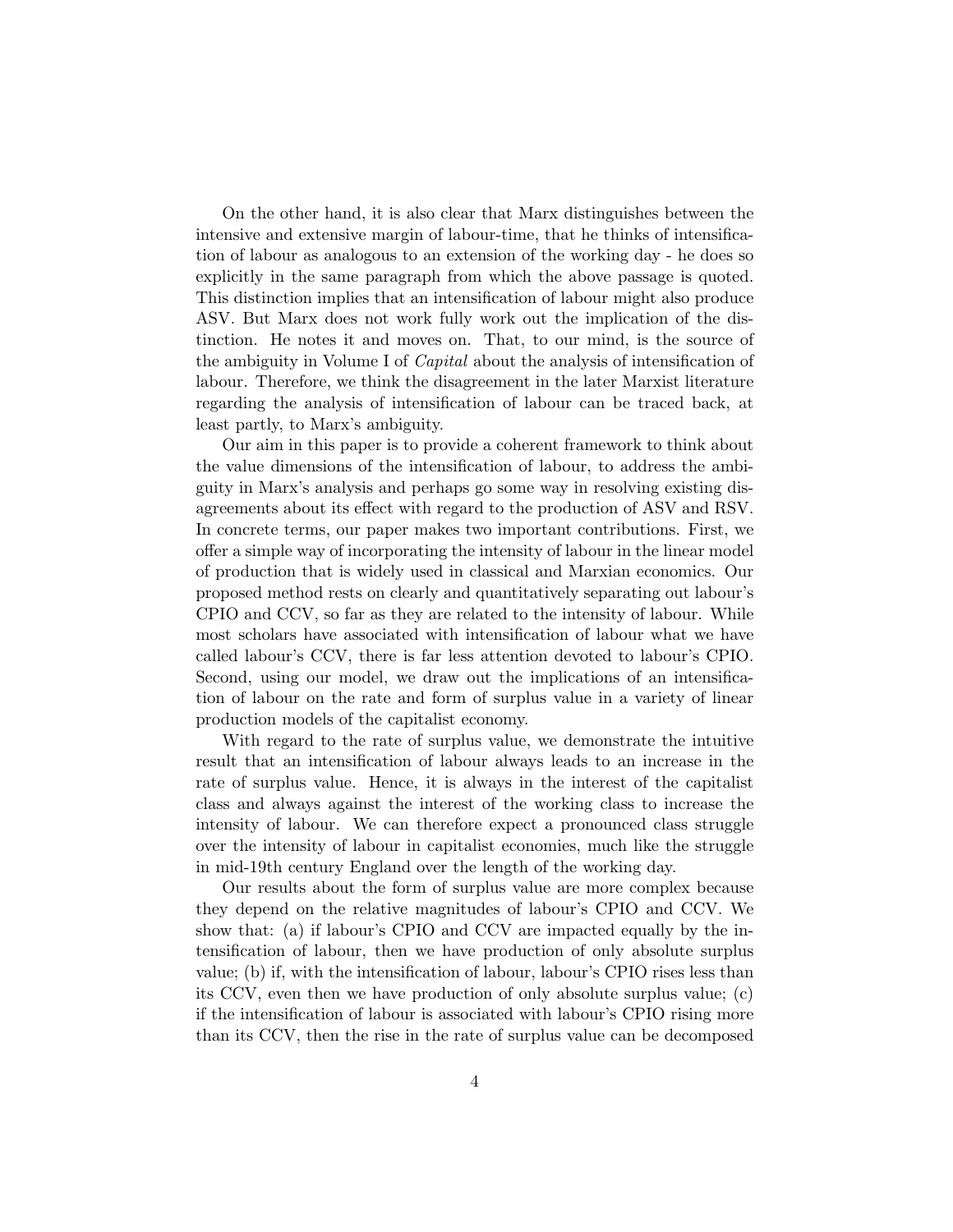into the sum of two components, one associated with the production of absolute surplus value and the other associated with the production of relative surplus value.

The first case, where labour's CPIO and CCV are impacted equally by the intensification of labour, seems most common and would arise when intensification of labour does not exceed the normal limits of work and effort. The second case, where labour's CPIO rises less than its CCV by the intensification of labour, would occur when intensification of labour breaches normal working conditions and leads to exhaustion of workers. The third case, where labour's CPIO rises more than its CCV by the intensification of labour, seems unlikely to occur in any realistic scenario. Hence, we conclude that an intensification of labour will lead to the production of only absolute surplus value in all realistic scenarios.

Our analysis has important political implications. It has been common in the Marxist economics literature to associate the production of absolute surplus value with the early stages of capitalism. It is thought that once the length of the working day has been more or less determined by the struggle of the working class, the main method of raising the rate of surplus value is through the production of relative surplus value. Our analysis highlights that that is not the case. Even when the length of the working day has been fixed by working class struggle and State legislation, the capitalist class has the option of resorting to the production of absolute surplus value by intensifying the labour process. Just like 19th century England witnessed the epic struggles of the working class for regulating the length of the working day, it is equally important for the working class to fight for regulation of the intensity of labour today. Of course, the fact that the intensity of labour is much harder to measure makes the struggle for its regulation all the more difficult. This should not detract from its importance in contemporary class struggle.

The rest of the paper is organized as follows. In section 2, we use a one-commodity model of production with a linear technology, i.e. a corn model, to derive the main results of this paper. In section 3, we derive the same results in the simplest two department model with two commodities. Department I produces the single means of consumption and Department II produces the single means of production. The main points of our analysis can be fully understood in the context of the one-commodity model and the simple two department model, but for completeness, we also present all the results in a more general linear setting. In section 4, we present all the results in a general n-commodity model with a linear technology, and in section 5, we do so for a general two department model  $\dot{a}$  la Morishima. The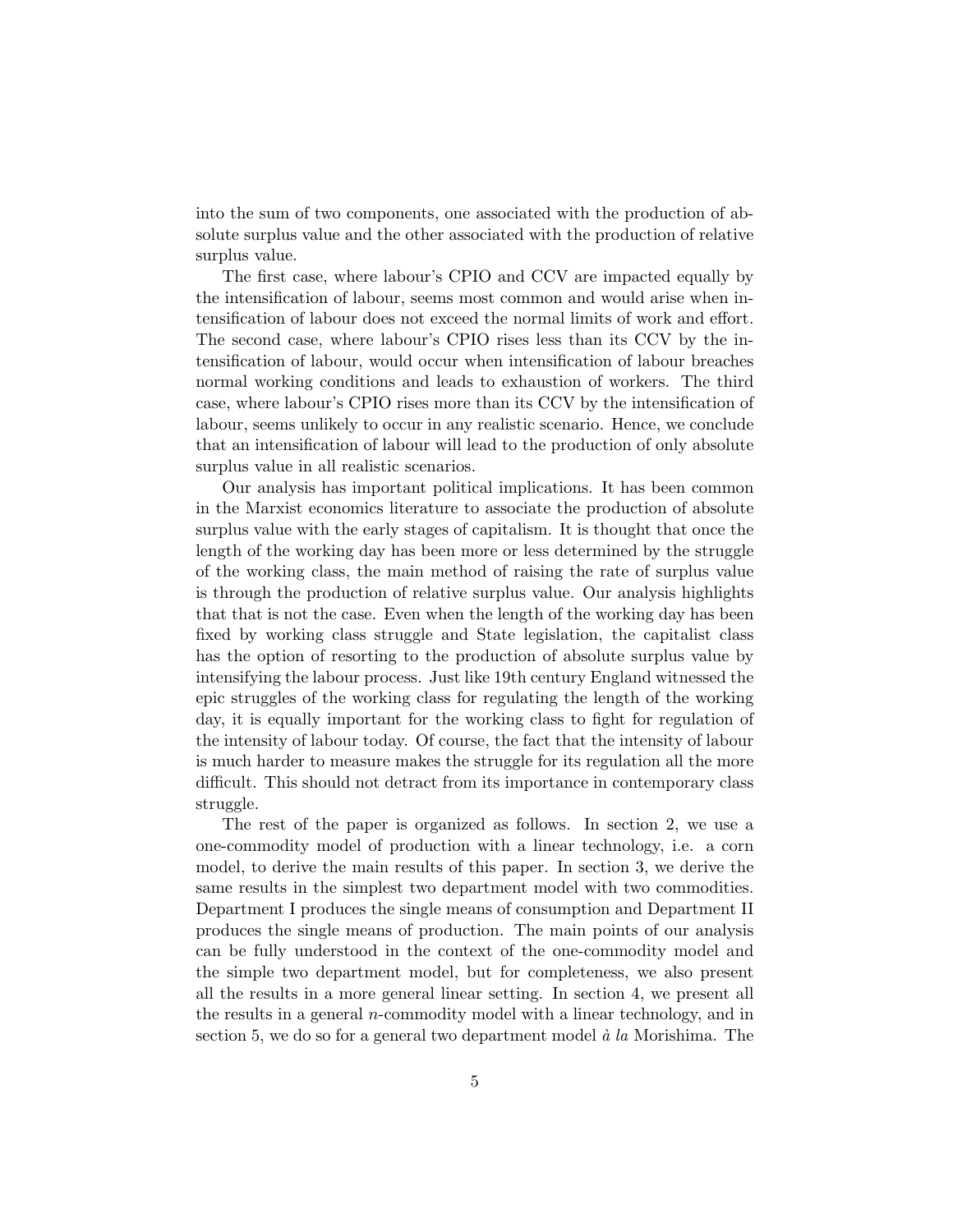final section concludes the discussion with some thoughts about the broader implications of our research. Throughout this paper, we make the following simplifying assumptions: there is no fixed capital; labour is homogeneous; each commodity is produced with one technique of production (hence, we abstract from choice of technique); the output in each sector is only one commodity (hence, we abstract from joint products).

# 2 One-Commodity Linear Model

#### 2.1 Technology and Value

Consider a capitalist economy which produces one commodity, called 'corn', and assume that it can be both consumed and invested. Production of corn requires both a nonlabour input, corn itself, and labour. Consider a benchmark case where it takes  $a$  units of corn and  $l$  units of labour to produce 1 unit of corn. In such a case, we represent the technology of production with the pair of numbers,  $(a, l)$ .

Given this technological relationship, we can easily determine the value of a unit of corn. If we denote by  $\lambda$  the value of a unit of corn, we will have

$$
\lambda = \lambda a + l,
$$

where  $\lambda a$  is the value transferred by the non-labour input and l is the value added by direct labour. Hence,

$$
\lambda = \frac{l}{1 - a} = \left[\frac{1}{(1/l)}\right] \times \left[\frac{1}{1 - a}\right].\tag{1}
$$

For the technology represented by  $(a, l)$  to be feasible we need  $0 < a < 1$ , i.e. the amount of corn that is needed as input to produce 1 unit of corn is a positive fraction. The lower bound comes from the requirement that some corn be always used as inputs, and the upper bound comes from the requirement that more corn cannot be needed as input than what will be produced as output. We also assume that labour is essential to production, so that  $l > 0$ . These two assumptions applied to (1) ensure that the value of corn is positive.

## 2.2 Intensity of Labour

We would now like to define two important aspects of labout that will allow us to define the intensification of labour. By labour's capacity to process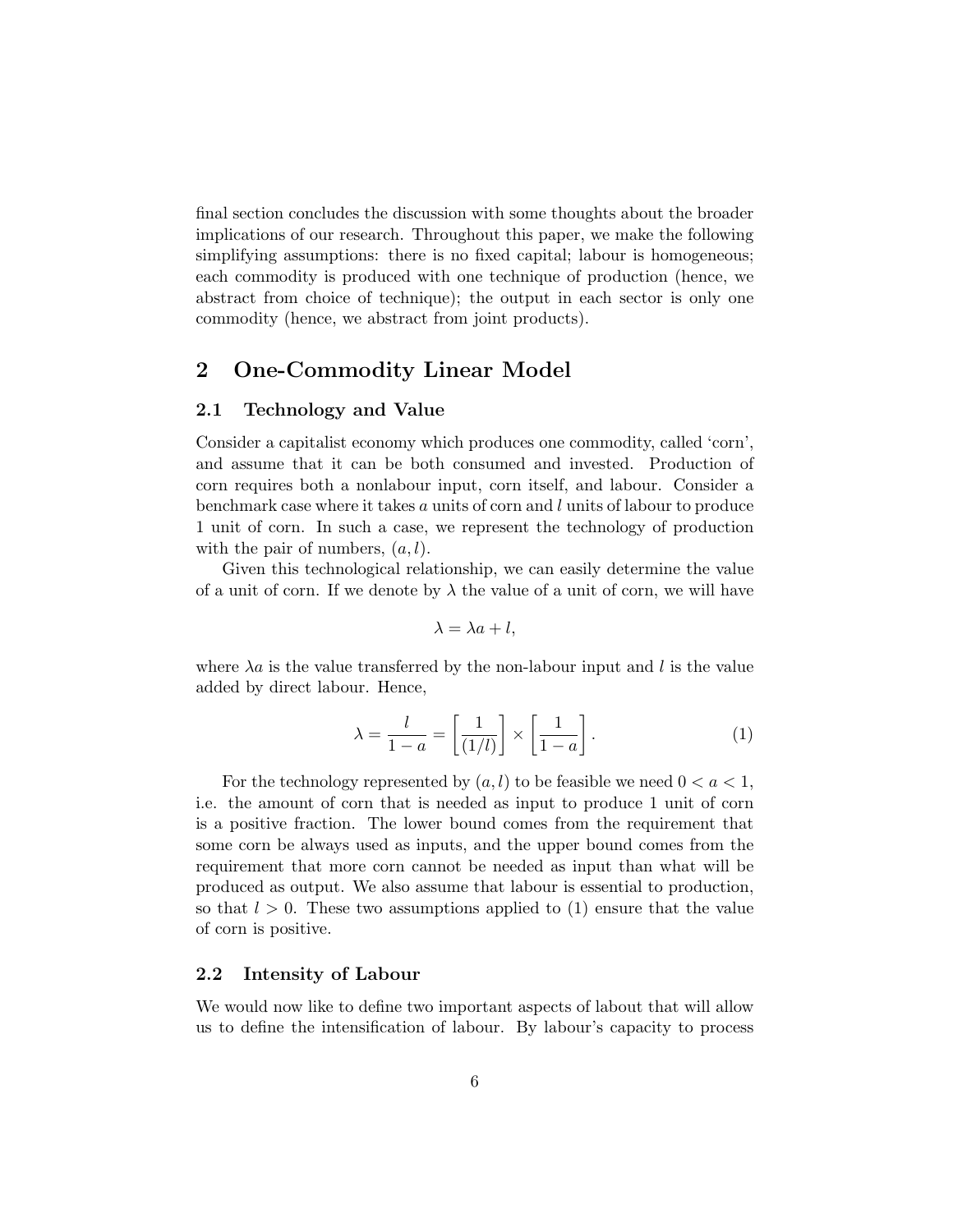inputs into output (CPIO), we refer to the physical amount of inputs converted into output per unit of time. By labour's capacity to create value (CCV), we refer to the magnitude of expenditure of labour power per unit of time. With these two notions in place, we can now define the intensity of labour.<sup>1</sup>

**Defintion 1.** Given the technology of production  $(a, l)$ , we will say that there has been an intensification of labour if there are two real numbers  $\mu_1 > 1$ and  $\mu_2 > 1$ , such that

- 1. l units of labour can convert  $\mu_1a$  units of corn as input into  $\mu_1$  units of corn as output; and
- 2. each hour of labour creates  $\mu_2$  units of value.

In this definition,  $\mu_1$  captures labour's CPIO and  $\mu_2$  captures labour's CCV. The fact that  $\mu_1 > 1$  implies that compared to the situation before intensification, each hour of labour now converts a larger physical magnitude of inputs into output. In a similar way, the assumption that  $\mu_2 > 1$  captures the fact that when workers work with higher intensity, there is larger expenditure of labour power per unit of time, compared to the situation before intensification. Since expenditure of labour power creates value, intensification of labour increases labour CCV, and this is captured by  $\mu_2 > 1.2$ 

To analyze the impact of intensification of labour on the value of corn, let  $\lambda'$  denote the value of 1 unit of corn after the increase in intensity of labour.<sup>3</sup> Then,

$$
\lambda' \mu_1 = \lambda' \mu_1 a + \mu_2 l,
$$

where, like before, the first term on the RHS,  $\lambda'\mu_1a$ , captures value transferred by the corn input and the second term,  $\mu_2 l$ , captures value added by direct labour. Hence,

 $\lambda' = \frac{\mu_2 l}{\mu_2}$  $\frac{\mu_2}{\mu_1(1-a)}$ .  $\lambda'$  $\frac{\lambda'}{\lambda} = \frac{\mu_2}{\mu_1}$  $\mu_1$ .  $(2)$ 

Here we see an interesting result. When there is an increase in the intensity of labour, the change in the value of corn depends on the relative magnitude

Using  $(1)$ , we get

<sup>&</sup>lt;sup>1</sup>This definition of intensity of labour is inspired by Steedman (1977, Chapter 6).

<sup>2</sup>These two aspects of the intensification of labour are discussed by Marx in the context of the development of machinery and large-scale industry (Marx, 1992, pp. 534).

<sup>&</sup>lt;sup>3</sup>We abstract from issues of aggregate demand in this analysis.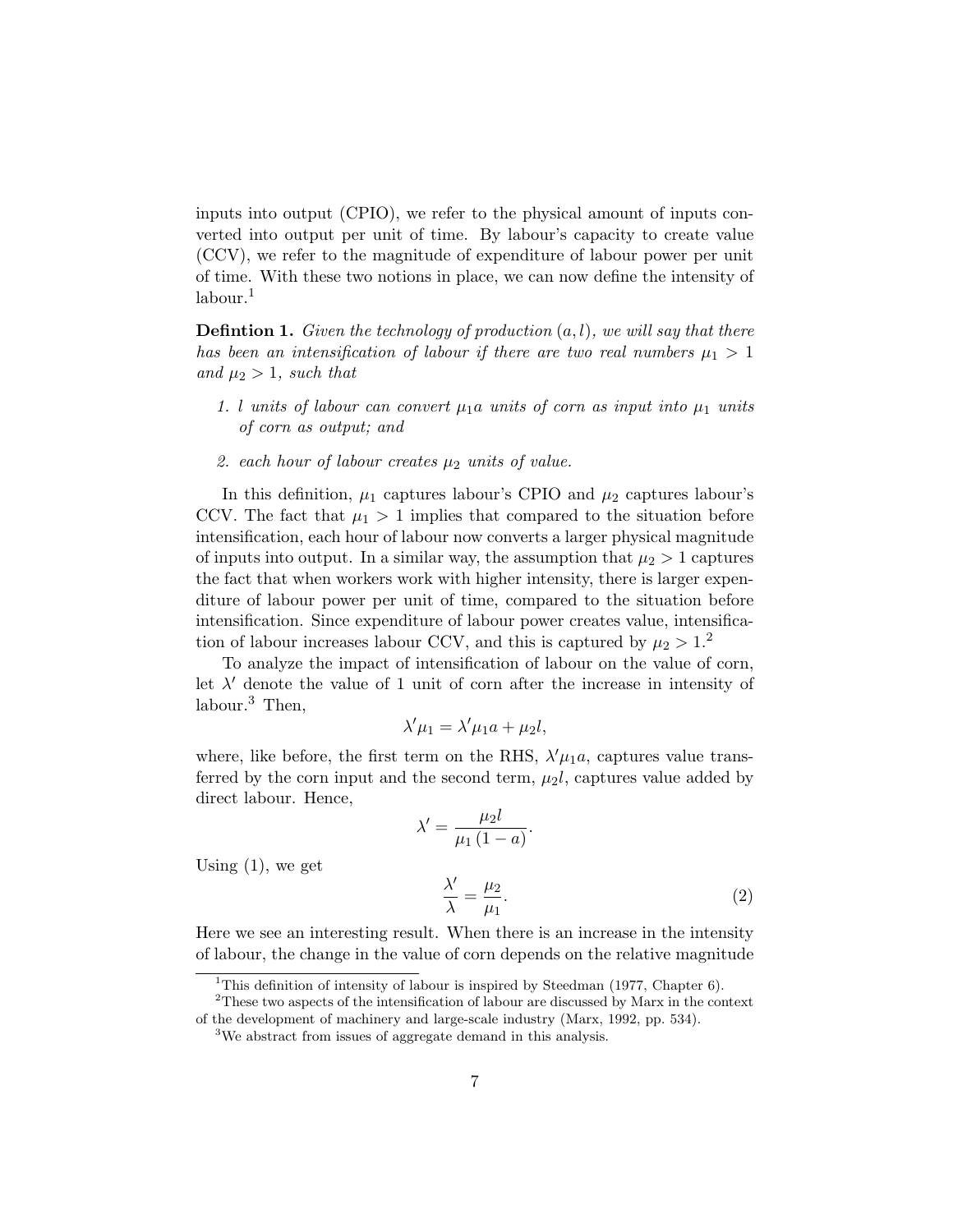of  $\mu_1$  and  $\mu_2$ . If  $\mu_1 = \mu_2$ , then the value of corn remains unchanged; if  $\mu_1 < \mu_2$ , then the value of corn rises; if  $\mu_1 > \mu_2$ , then the value of corn falls.

### 2.3 Rate of Exploitation

Let the working day be  $T$  hours long and let the real wage bundle for a day's work be given by  $B$  units of corn, i.e. workers get a nominal wage for T hours of work which enables them to purchase B units of corn. Let us denote by b the real wage bundle per hour of work, i.e.  $b = B/T$ . In the benchmark situation, workers earn a real wage bundle b for every hour of work. Hence, surplus value produced per hour is given by  $1 - \lambda b$ . Since the value of labour power, i.e. variable capital, is defined to be  $\lambda b$ , the rate of exploitation is given by

> $e = \frac{1 - \lambda b}{\lambda l}$  $\lambda b$

so that

so that

$$
1 + e = \frac{1}{\lambda b}.\tag{3}
$$

In the new situation, suppose there is an intensification of labour, where the latter is captured by  $\mu_1$  and  $\mu_2$  as specified in Definition 1. In this case, if  $\lambda'$  denotes the value of a unit of corn, then surplus value created per hour is given by  $\mu_2 - \lambda' b$ . The value of labour power, in this new situation is, given by  $\lambda' b$ . Hence, the rate of exploitation is given by

$$
e' = \frac{\mu_2 - \lambda' b}{\lambda' b}
$$
  

$$
1 + e' = \frac{\mu_2}{\lambda' b}.
$$
 (4)

We can now combine (3) and (4) to get

$$
\frac{1+e'}{1+e} = \frac{\mu_2 \lambda b}{\lambda'b}.
$$

Using  $(2)$ , we get

$$
\frac{1+e'}{1+e} = \mu_1.
$$
 (5)

Our first result can be stated as

Claim 1. If the intensity of labour rises holding the real wage bundle per hour fixed, then the rate of exploitation rises.

*Proof.* This can be seen immediately from (5) by noting that  $\mu_1 > 1$  whenever there is an intensification of labour.  $\Box$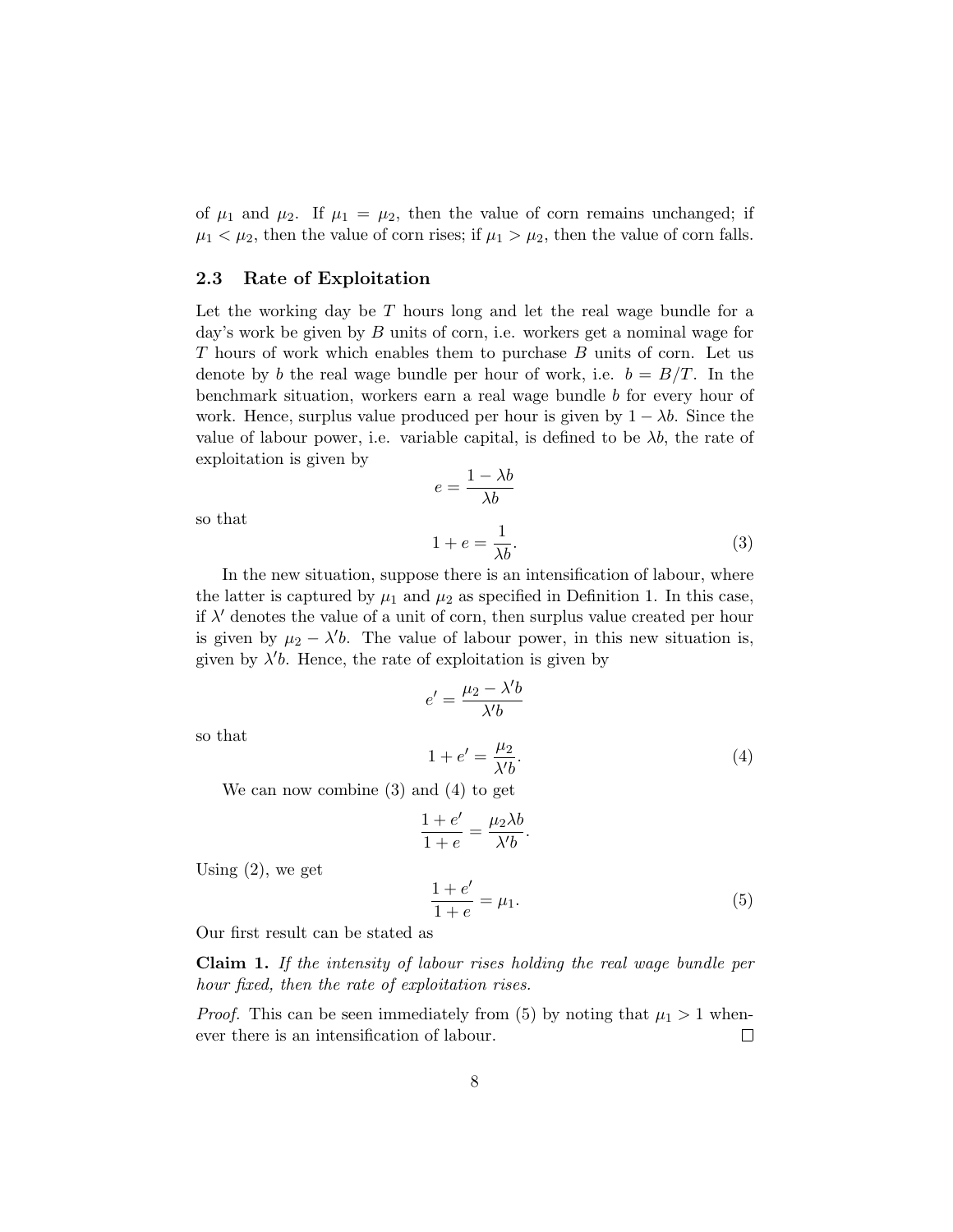## 2.4 Form of Exploitation

If the intensity of labour rises, holding the hourly real wage bundle fixed, then the analysis of the form of surplus value is complicated because of the dependence of the result on the relative magnitudes of  $\mu_1$  and  $\mu_2$ . In fact, we need to consider three cases. But before delving into these three cases, let us recall the key difference between the production of *absolute surplus value* and the production of *relative surplus value*. The key difference between these two ways to increase the rate of exploitation is whether there is what Marx calls "curtailment of the necessary labour-time", i.e. whether there is a decline in the value of labour power. If there is a decline in the value of labour power, then the increase in the rate of exploitation take the form of the production of relative surplus value; if the value of labour power does not decline, i.e. it either stays constant or rises, then an increase in the rate of exploitation takes the form of the production of absolute surplus value.

#### **2.4.1** Case 1:  $\mu_1 = \mu_2$

Consider the case in which  $\mu_1 = \mu_2$ . This condition means that an increase in the intensity of labour leads to an equal increase in it's CCV, captured by  $\mu_2$ , as in its CPIO, captured by  $\mu_1$ . From (2), we see that if  $\mu_1 = \mu_2$ , then  $\lambda' = \lambda$ . Thus, the value of each unit of corn remains unchanged. Since the hourly real wage bundle is fixed at b units of corn, the value of labour-power does not change. Moreover, value added in an hour's work has increased to  $\mu_2$  from 1, where  $\mu_2 > 1$ . Hence, this is clearly a case of the production of absolute surplus value.

## **2.4.2** Case 2:  $\mu_1 < \mu_2$

Consider the case when when  $\mu_1 < \mu_2$ . This condition means that an increase in the intensity of labour leads to a lower increase in its CPIO, captured by  $\mu_1$ , than in its CCV, captured by  $\mu_2$ . From (2), we see if  $\mu_1 < \mu_2$ , then  $\lambda' > \lambda$ . Thus, the value of each unit of corn rises. Since the hourly real wage bundle is fixed at b units of corn, this leads to an increase in the value of labour-power. What happens to value added? Since value added in an hour's work is  $\mu_2$ , where  $\mu_2 > 1$ , the value added increases in comparison to the original situation when it was 1. From Claim 1, know that  $e' > e$ . Is this production of absolute surplus value or relative surplus value? Recall that in this case, the value of labour-power has increased. That rules out the production of relative surplus value. We are left with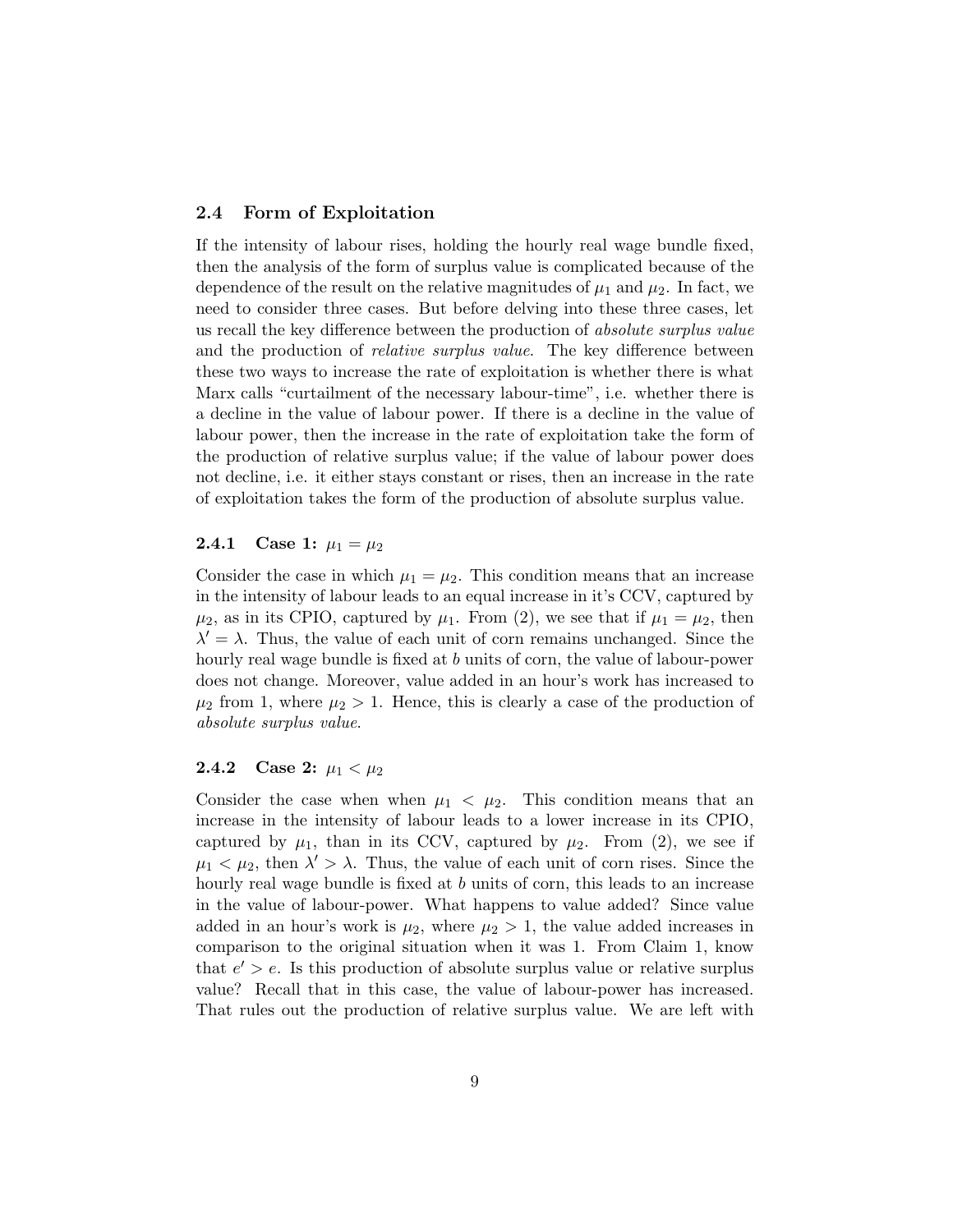the conclusion that here too we have a case of the production of *absolute* surplus value.

#### **2.4.3** Case 3:  $\mu_1 > \mu_2$

Consider the case when  $\mu_1 > \mu_2$ . This condition means that an increase in the intensity of labour leads to a higher increase in its CPIO, captured by  $\mu_1$ , than in its CCV, captured by  $\mu_2$ . From (2), we see that if  $\mu_1 > \mu_2$ , then  $\lambda' < \lambda$ . Hence the value of corn falls. Since the hourly real wage bundle is fixed at b units of corn, this leads to a fall in the value of labour-power. What happens to value added? Since value added by an hour's work is  $\mu_2$ , where  $\mu_2 > 1$ , the value added per hour increases from its original magnitude of 1. Hence, surplus value increases. Is this production of absolute or relative surplus value?

Using  $(3)$  and  $(4)$ , we see that

$$
e' - e = \frac{\mu_2}{\lambda'b} - \frac{1}{\lambda b} = \frac{\mu_2 - 1}{\lambda'b} + \left(\frac{1}{\lambda'b} - \frac{1}{\lambda b}\right).
$$

This shows that the change in the rate of surplus value comes from a combination of both absolute surplus value (the first term on the RHS) and relative surplus value (the second term on the RHS). The first term represents absolute surplus value because it captures an increase in labour's CCV, i.e.  $\mu_2 > 1$ , which increases the value added in an hour's work from 1 to  $\mu_2$ . It is as if workers work  $\mu_2$  hours in place of every 1 hour keeping intensity fixed. That is why the first term can be associated with the production of absolute surplus value. The second term represents relative surplus value because it comes from a fall in the value of a unit of corn, i.e.  $\lambda' < \lambda$ . With a fall in the value of corn and the hourly real wage bundle fixed at b units of corn, there is a fall in the value of labour-power, i.e.  $\lambda' b < \lambda b$ . Hence, the second term indicates the production of *relative surplus value*.

### 2.5 Which Case is Relevant?

At some places in Volume I of *Capital*, Marx argued that an intensification of labour would keep the unit value of commodities unchanged.

Increased intensity of labour means increased expenditure of labour in a given time. Hence a working day of more intense labour is embodied in more products than is one of less intense labour, the length of each working day being the same. Admittedly, an increase in the productivity of labour will also supply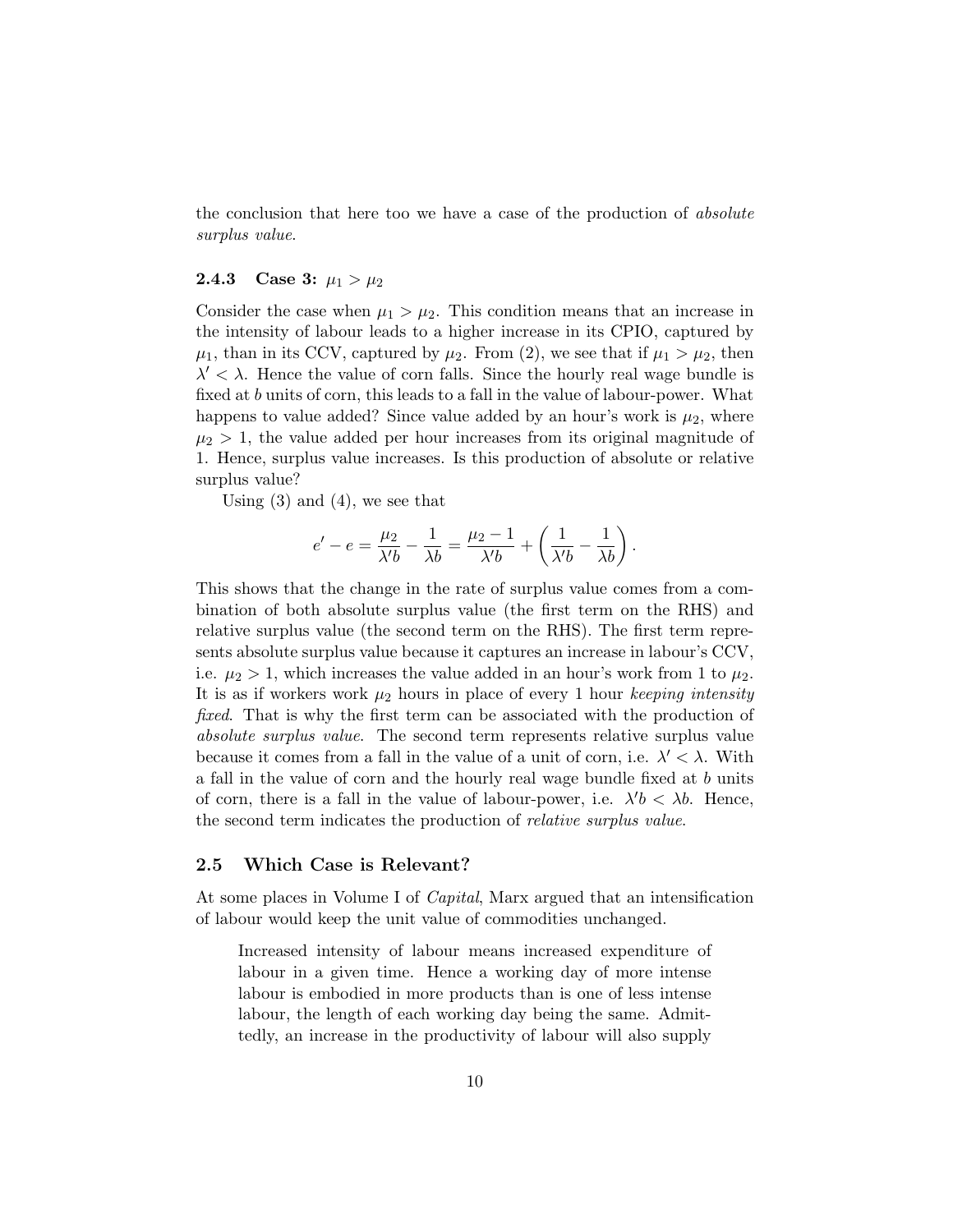more products in a given working day. But in that case the value of each single product falls, for it costs less labour than before, whereas in the case mentioned here that value remains unchanged, because each article costs the same amount of labour as before (Marx, 1992, pp.660–661, emphasis added)

This understanding of the effect of an intensification of labour can be captured by Case 1. This is because, only in this case, i.e. when  $\mu_1 = \mu_2$ , does the value of corn remain unchanged after an intensification of labour. To our mind, this is the most common case, i.e. in ordinary circumstances, an intensification of labour is likely to increase its CPIO and CCV in equal magnitudes.

We might also entertain another possibility, i.e. when intensification of labour leads to a relatively lower increase in its CPIO than in its CCV. This can happen, for instance, when the intensification of labour leads to exhaustion of the workers beyond normal levels. In such a situation, their ability to handle inputs and covert them into output might be impaired. Thus, for every hour of time, workers might be expending a larger magnitude of labour power - reflecting an intensification of labour - but because of sheer exhaustion, their ability to convert input into output might have declined. Marx indirectly discusses this in some parts of Volume I of *Capital*.

It is clear that if the value created by a day's labour increases from, say, 6 to 8 shillings, then the two parts into which this value is divided, namely the price of labour-power and surplus value, may both increase simultaneously, and either equally or unequally. They may both simultaneously increase from 3 shillings to 4. Here, the rise in the price of labour-power does not necessarily imply that it has risen above the value of labour-power. On the contrary, this rise in price may be accompanied by a fall below its value. This always occurs when the rise in the price of labour-power does not compensate for its more rapid deterioration (Marx, 1992, pp. 661).

Other Marxist scholars have highlighted this aspect more prominently, for instance Joosung (1999, pp. 186) and Mavroudeas and Ioannides (2011, pp. 431). In the framework developed in this paper, we can capture this situation by Case 2, i.e. where  $\mu_1 < \mu_2$ .

The third case, i.e. where  $\mu_1 > \mu_2$ , seems to us to be unrealistic and unlikely. We cannot conceive of any situation in which an intensification of labour leads to a larger increases in its CPIO than in its CCV. Hence, we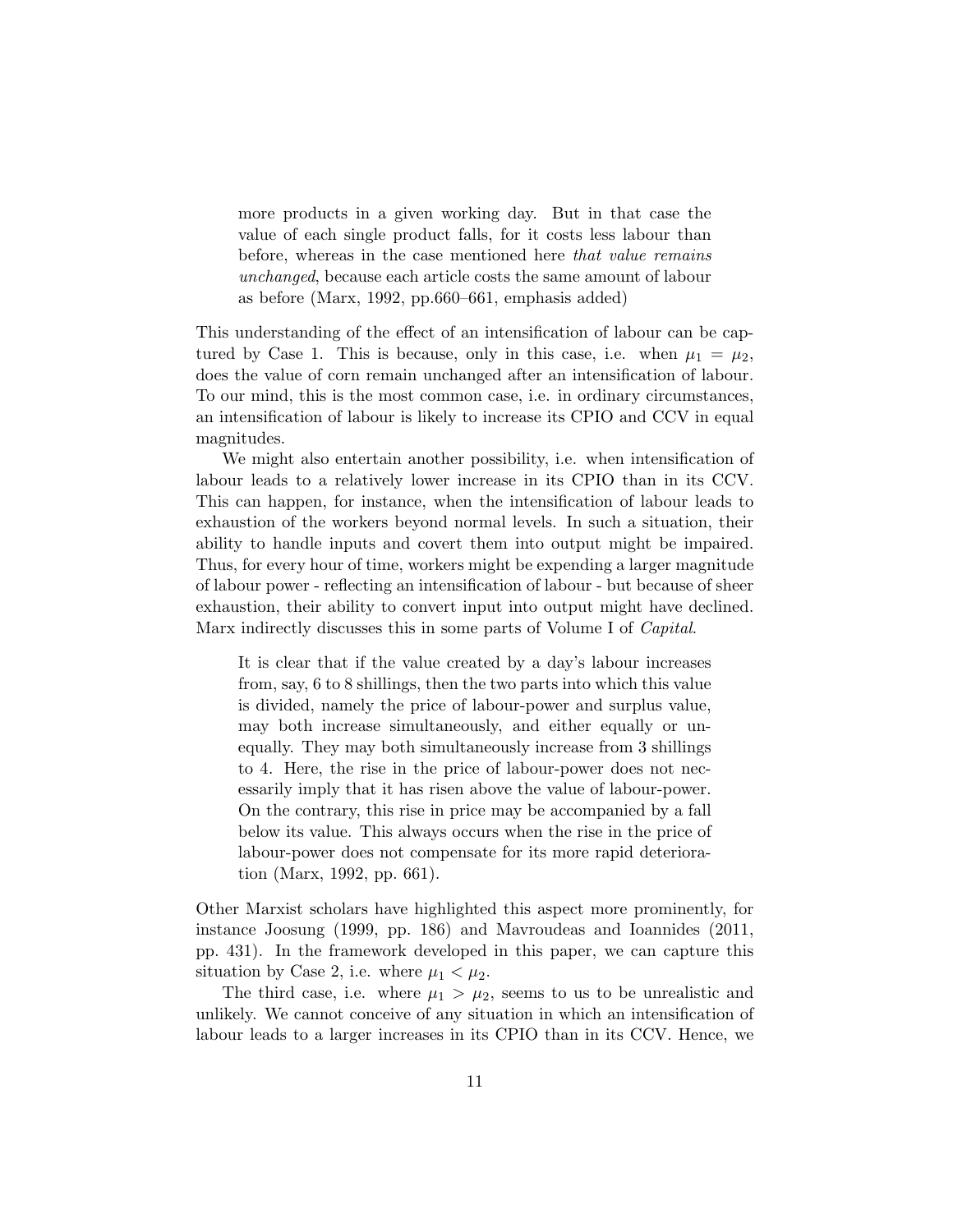think, while Case 3 is a logical possibility, it is unlikely to be of any interest when we are studying a real capitalist economy. It is difficult to conceive of situations when an intensification of labour leads to a relatively larger increase in labour's CPIO than in its CCV. This means that an intensification of labour, in all realistic scenarios, will lead only to the production of absolute surplus value.

# 3 Simple Two Department Model

So far the analysis has been conducted in the context of a one-commodity model. This is decidedly simple and unrealistic. Hence, we would now like to extend the analysis to more realistic and also more complicated setups. The first step in this direction is to consider an economy with two commodities, one a capital good and the other a wage good. We can think of this as a simplified version of Morishima's representation of the Marxian two department model (Morishima, 1973). The simplification we introduce at this point is that each department produces only one commodity. In section 5, we will relax this assumption and present results in a general two department model which produces n capital and  $m - n$  wage goods.

Let us denote commodity 1 to be the capital good (produced in Department I) and commodity 2 as the wage good (produced in Department II). Note that if intensification of labour occurs only in Department II, then the analysis of the corn model in the previous section suffices to derive all results. Hence, here we consider the case where an intensification of labour occurs only in Department I. What can we say about its impact on the rate and form of surplus value?

## 3.1 Technology, Intensity and the Rate of Exploitation

Technology of production in the two departments are specified as given by  $(a_1, l_1)$  and  $(a_2, l_2)$ :  $a_1$  units of commodity 1 and  $l_1$  hours of labour are required to produce 1 unit of commodity 1; and  $a_2$  units of commodity 1 and  $l_2$  hours of labour are needed to produce 1 unit of commodity 2. Let  $\lambda_1$ and  $\lambda_2$  denote the value of the capital and wage good. Then, we have

$$
\lambda_1 = \frac{l_1}{1 - a_1},\tag{6}
$$

and

$$
\lambda_2 = a_2 \lambda_1 + l_2 = \frac{l_1 a_2}{1 - a_1} + l_2. \tag{7}
$$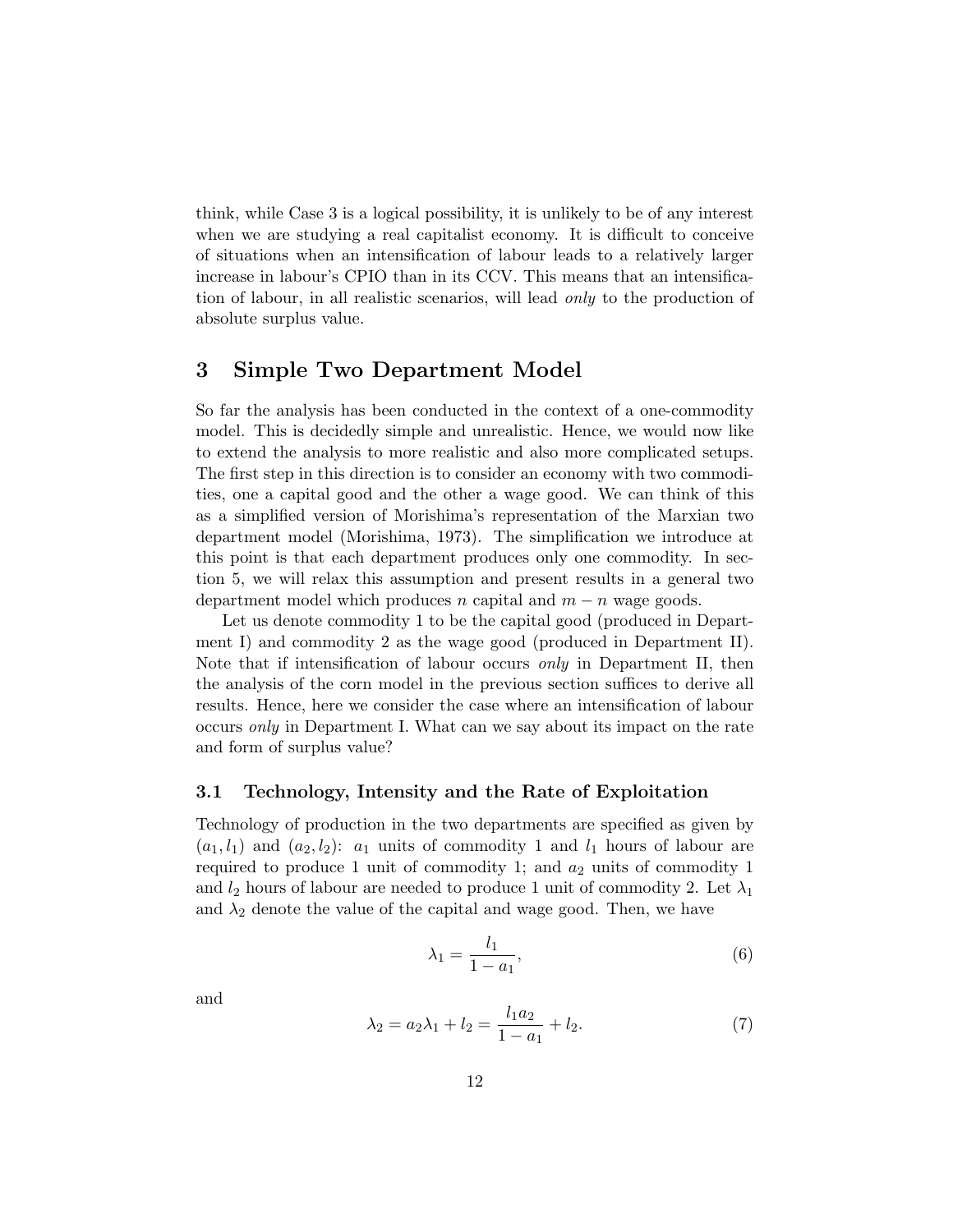Let us denote by  $\lambda'_1$  and  $\lambda'_2$  the value of the capital and wage good, respectively, after an intensification of labour in the capital good sector. A little algebra shows that

$$
\lambda_1' = \frac{\mu_2}{\mu_1} \lambda_1,\tag{8}
$$

and

$$
\lambda_2' = \frac{\mu_2}{\mu_1} \frac{l_1 a_2}{1 - a_1} + l_2.
$$
\n(9)

Let  $e_1$  and  $e'_1$  denote the rate of exploitation in department I before and after intensification of labour. Much as in the corn model, we have

$$
e_1 = \frac{1 - b\lambda_2}{b\lambda_2},
$$

and

$$
e_1'=\frac{\mu_2-b\lambda_2'}{b\lambda_2'},
$$

so that

$$
\frac{1+e'_1}{1+e_1} = \mu_2 \frac{\lambda_2}{\lambda'_2}.
$$

**Claim 2.** If there is an intensification of labour in department  $I$ , the rate of exploitation in that department rises, i.e.  $e'_1 > e_1$ .

*Proof.* We have to consider three cases. Case 1. If  $\mu_1 > \mu_2$ , then a comparison of (7) and (9) shows that  $\lambda'_2 < \lambda_2$ ; so the rate of exploitation has increased. Case 2. If  $\mu_1 = \mu_2$ , then (6) to (9) shows that  $\lambda'_1 = \lambda_1$  and  $\lambda'_2 = \lambda_2$ . Then  $(1 + e'_1)/(1 + e_1) = \mu_2 > 1$ . Hence,  $e'_1 > e_1$ . Case 3. If  $\mu_2 > \mu_1$ , then (7) and (9) shows that  $\lambda'_2 > \lambda_2$ . But a little algebra also shows that

$$
\lambda_2' = \mu_2 \left[ \frac{1}{\mu_1} \frac{l_1 a_2}{1 - a_1} + \frac{l_2}{\mu_2} \right] < \mu_2 \left[ \frac{l_1 a_2}{1 - a_1} + l_2 \right] = \mu_2 \lambda_2,
$$

where the inequality follows because  $\mu_1, \mu_2 > 1$ . Hence,  $1 + e'_1 > 1 + e_1$ , so that  $e'_1 > e_1$ .

 $\Box$ 

#### 3.2 Forms of exploitation

We have the same three cases to consider that we had encountered in the one-commodity model. If  $\mu_1 = \mu_2$ , then (7) and (9) shows that the value of the wage bundle stays the same. Since the rate of exploitation has increased,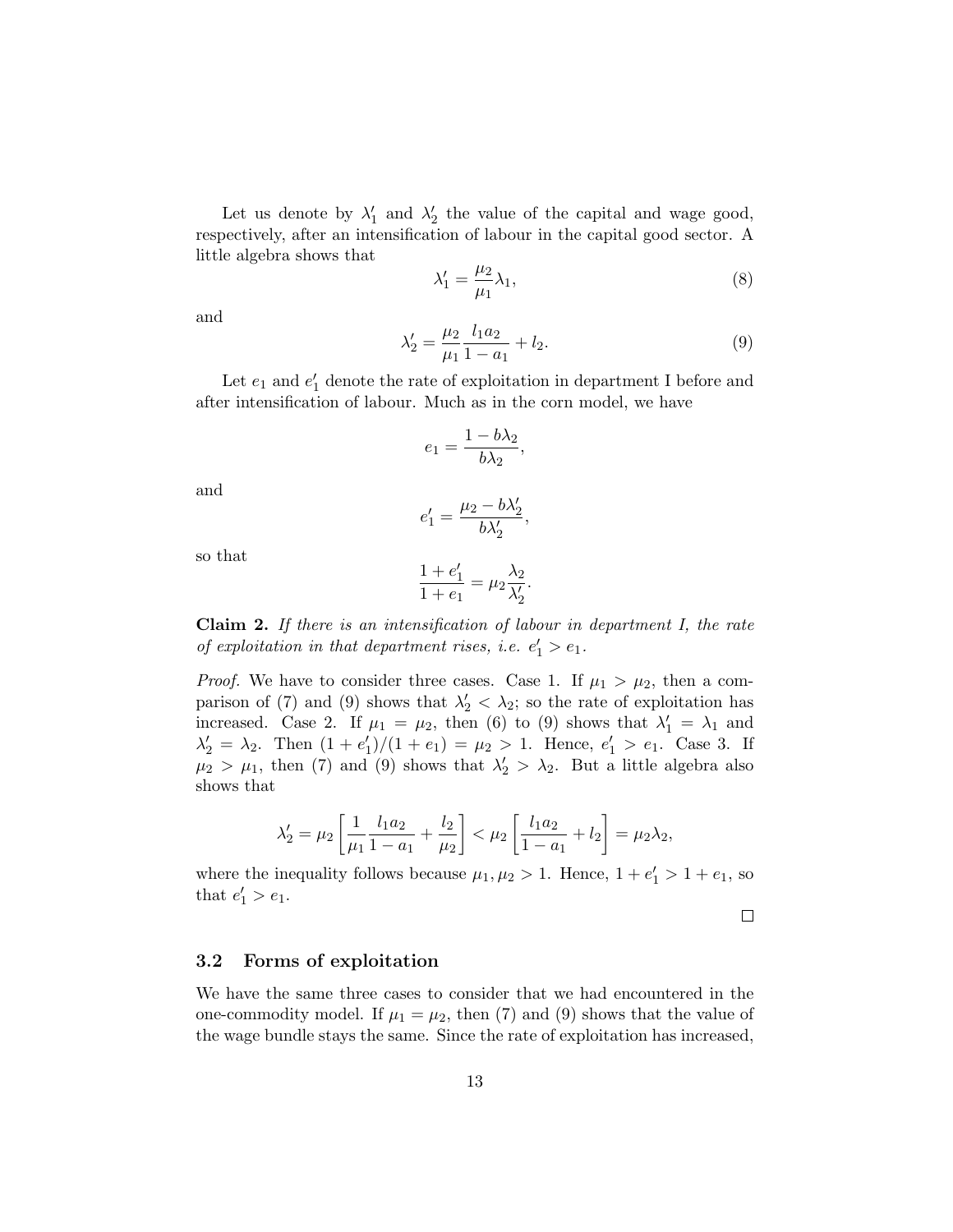this is a form of absolute surplus value. If  $\mu_1 < \mu_2$ , then (7) and (9) shows that the value of labour power has increased. This rules out the production of relative surplus value. Since the rate of surplus value has increased, as demonstrated in Claim 2, this must be a case of the production of absolute surplus value. If  $\mu_1 > \mu_2$ , then (7) and (9) shows that the value of labour power has declined. To pin down the form of surplus value, note that

$$
e'_1 - e_1 = \frac{\mu_2}{\lambda'_2 b} - \frac{1}{\lambda_2 b} = \frac{\mu_2 - 1}{\lambda'_2 b} + \left(\frac{1}{\lambda'_2 b} - \frac{1}{\lambda_2 b}\right).
$$

Thus, in this case, we see a combination of the production of absolute surplus value (first term on the RHS) and the production of relative surplus value (second term on the RHS).

#### 3.3 Short Run versus Long Run

The analyses of the two department model and the one commodity model have given us identical results thus far. But now we would like to highlight an important difference between the two models. As soon as we introduce more than one sectors (or industries) in the analysis, we face the following question: how does the intensity of labour compare across sectors? In any model with more than one sector, including the simple two department model being discussed in this section, we cannot have different intensities of labour across departments if, at the same time, we have the same real wage bundle and the same rate of exploitation across sectors. If intensities differ across sectors, then the rate of exploitation will also differ. For instance, the rate of exploitation in the two departments, after department I witnesses an intensification of labour, are different because

$$
e^{\prime}_2=\frac{1-\lambda^{\prime}_2b}{\lambda^{\prime}_2b}\neq\frac{\mu_2-\lambda^{\prime}_2b}{\lambda^{\prime}_2b}=e^{\prime}_1,
$$

where the inequality follows because  $\mu_2 > 1$ .

This means that the analysis we have presented so far should be understood as a short run exercise. While we might have different intensities of labour across departments in the short run, class struggle and/or mobility of labour will ensure that every sector has the same intensity of labour in the long run, given that the hourly real wage bundle and the rate of exploitation are same across sectors.<sup>4</sup> There are many long run configurations that can

<sup>&</sup>lt;sup>4</sup>It is a standard assumption in classical economics, coming down all the way from Adam Smith, that mobility of labour across sectors will equalize the rate of exploitation in the long run. If we give up this assumption in our analysis, then we can allow for different intensities of labour across sectors even in the long run.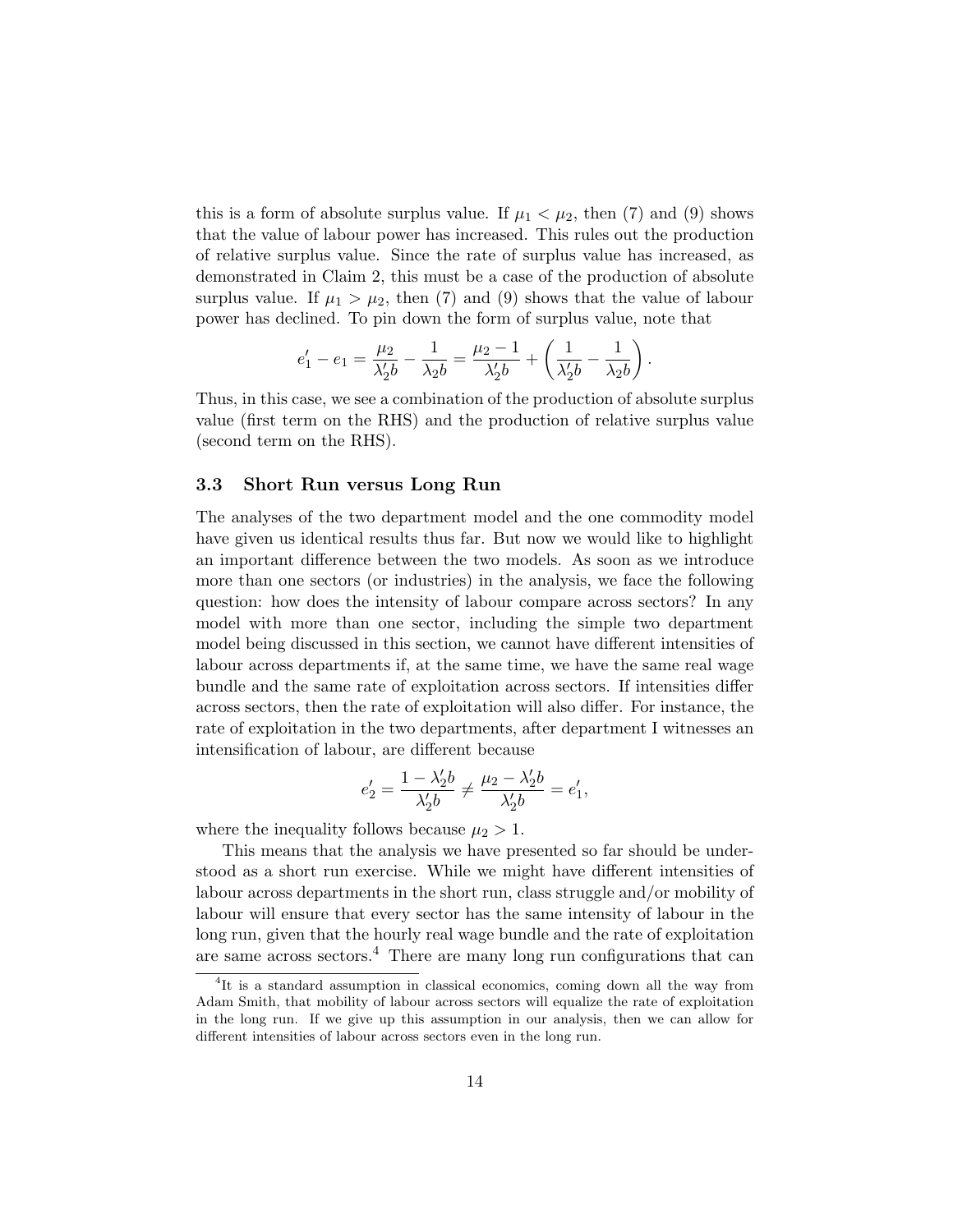emerge. To consider all the possibilities, let us consider two extreme cases.

The first extreme scenario will occur if the relative class power of labour is higher. In this scenario, labour will force the intensity to go down in department I. Thus, in the long run both departments will have the original intensity. The (common) rate of exploitation will fall back to the original level, e, after a temporary increase in department I. The second extreme scenario will occur if the relative class power of capital is higher. In this case, capital will force an increase in intensity in department II. If this happens, then both department will have the new intensity captured by  $(\mu_1, \mu_2)$ . The rate of exploitation will increase in department II to become  $e'$ . The configuration that actually occurs might fall between these extreme cases, i.e. the outcome of class struggle leads to a new intensity of labour captured by  $(\mu'_1, \mu'_2)$  which is common to both departments and where  $1 <$  $\mu'_1 < \mu_1$  and  $1 < \mu'_2 < \mu_2$ .

The main results of this paper can all be understood in the context of the one-commodity model and the simple two department model. But for the sake of completeness, we will now extend them to general linear models. In the next section, we will present an extension of the argument of section 2 in the more general setting of a *n*-commodity economy; in the following section, we will extend the analysis of section 3 to the setting of a general 2 department economy, with n sectors in department I and  $m - n$  sectors in department II.

# 4 General Linear Model

The economy under consideration produces  $n$  commodities using a linear technology; there is no fixed capital; labour is homogeneous; each commodity is produced with one technique of production (hence, we abstract from choice of technique); the output in each sector is only one commodity (hence, we abstract from joint products). Without loss of generality, we assume, for the analysis in this section, that intensification of labour occurs in sector 1.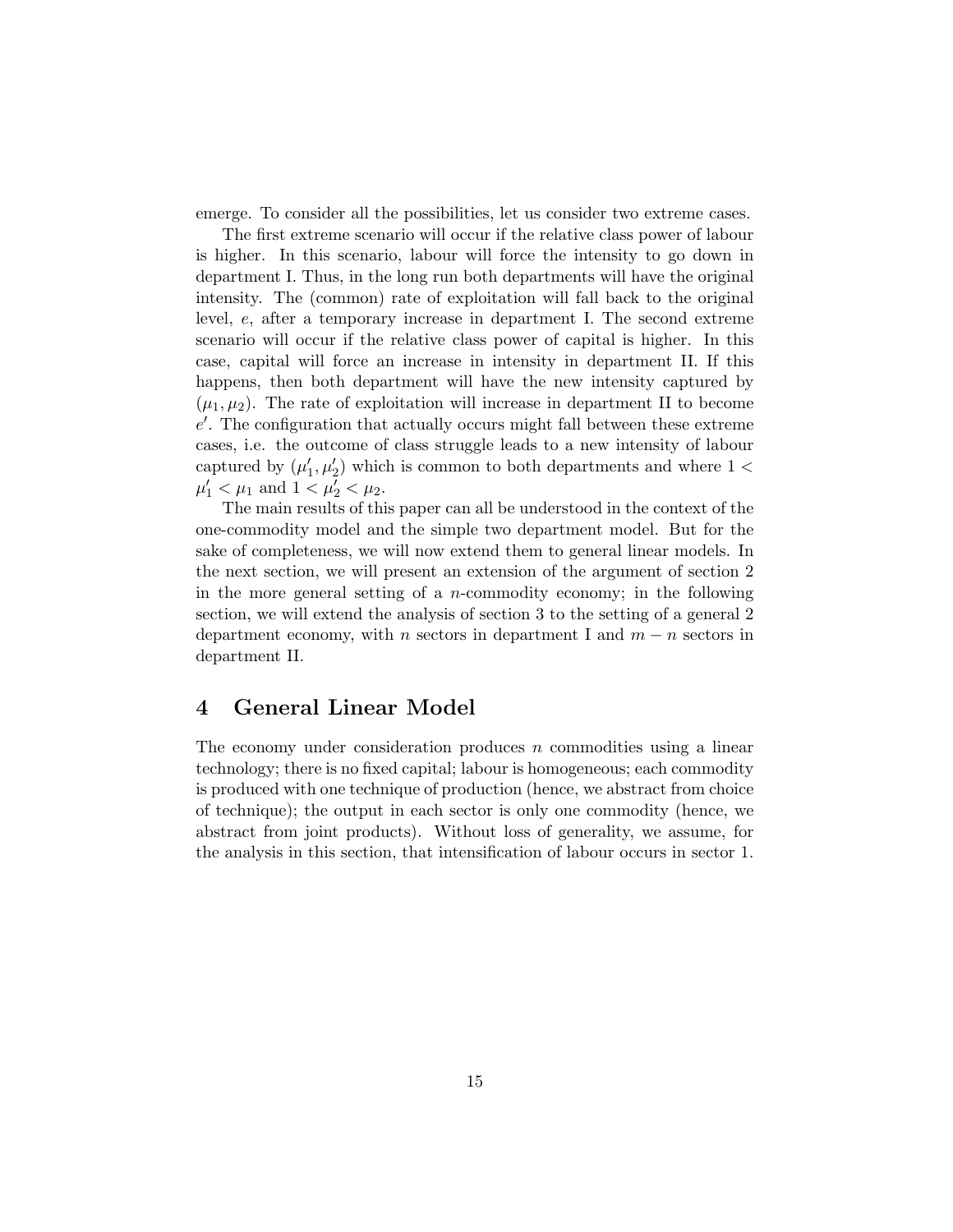#### 4.1 Technology and Value

Consider an economy which produces n commodities using commodities and labour as inputs given by the technology  $(A, l)$ , where

$$
\mathbf{A} = \begin{bmatrix} a_{11} & a_{12} & \cdots & a_{1n} \\ a_{21} & a_{22} & \cdots & a_{2n} \\ \vdots & \vdots & \vdots & \vdots \\ a_{n1} & a_{n2} & \cdots & a_{nn} \end{bmatrix}
$$
 (10)

is the  $n \times n$  matrix of input-output coefficients, and

$$
\boldsymbol{l} = \begin{bmatrix} l_1 & l_2 & \cdots & l_n \end{bmatrix} \tag{11}
$$

is the  $1 \times n$  vector of direct labour inputs. In the above representation of technology,  $a_{ij}$  is the physical magnitude of the *i*-th commodity used to produce 1 unit of the j-th commodity, and  $l_j$  is the quantity of direct labour used to produce 1 unit of commodity j. Thus, given the technology  $(A, l)$ ,  $l_i$  units of direct labour works on  $a_{1i}, a_{2i}, \ldots, a_{ni}$  units of the n commodities to produce 1 unit of commodity  $j$ .

Let  $\lambda$  denote the  $1 \times n$  vector of values. Then, we have,

$$
\lambda = \lambda A + l.
$$

We assume that **A** is productive, which ensures that  $(I - A)$  is invertible and each element of the inverse matrix is strictly positive. Hence, we get

$$
\lambda = l(\mathbf{I} - \mathbf{A})^{-1},\tag{12}
$$

where  $\lambda$  is also strictly positive because  $(I - A)^{-1}$  and l are both strictly positive.

## 4.2 Intensity of Labour

**Defintion 2.** Given technology  $(A, l)$ , defined in (10) and (11), we say that there has been an intensification of labour if there exists two real numbers  $\mu_1 > 1$  and  $\mu_2 > 1$ , such that

- 1.  $l_1$  units of labour work with  $\mu_1a_{11}$ ,  $\mu_1a_{21}$ , ...,  $\mu_1a_{n1}$ , units of commodity 1, 2, ..., n, to produce  $\mu_1$  units of commodity 1; and
- 2. each hour of labour creates  $\mu_2$  units of value.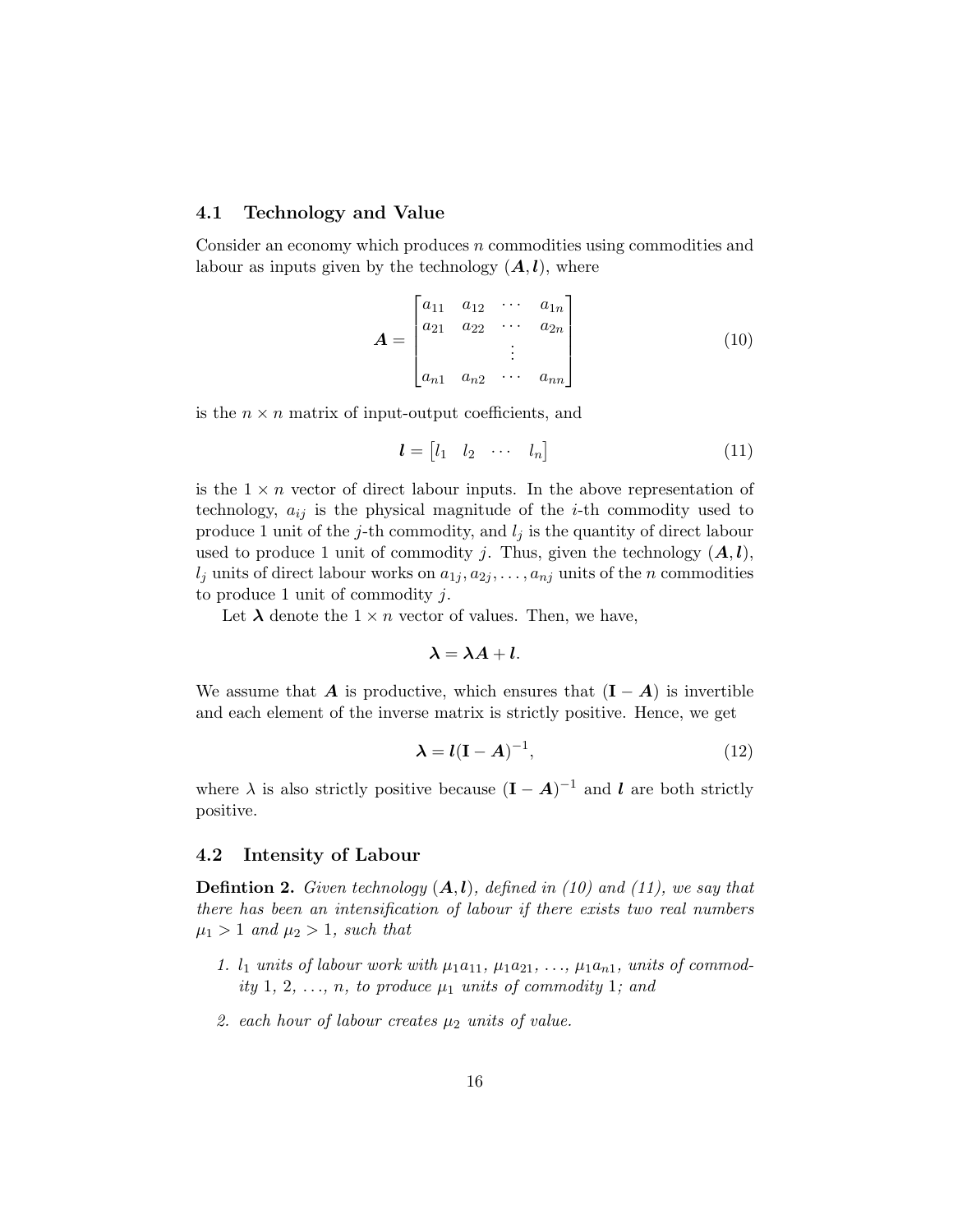A change in the intensity of labour has the following technological representation,  $(A', l')$ , where

$$
\mathbf{A}' = \begin{bmatrix} a_{11} & a_{12} & \cdots & a_{1n} \\ a_{21} & a_{22} & \cdots & a_{2n} \\ \vdots & \vdots & \vdots \\ a_{n1} & a_{n2} & \cdots & a_{nn} \end{bmatrix}
$$
 (13)

and

$$
\mathbf{l}' = \begin{bmatrix} l_1 \mu_2 / \mu_1 & l_2 & \cdots & l_n \end{bmatrix} \tag{14}
$$

Hence, the input-output matrix remains unchanged but there is a change in the first element of the direct labour input vector compared to the benchmark situation. Note that only the first element changes because intensification of labour occurs only in sector 1.

### 4.3 Rate of Exploitation

Let us suppose that the *real wage bundle per hour* is given by the nonnegative vector **, where** 

$$
\boldsymbol{b} = \begin{bmatrix} b_1 & b_2 & \cdots & b_n \end{bmatrix}
$$

The rate of exploitation in the benchmark situation, i.e. before any change in the length of the working day, the productivity of labour or in the intensity of labour, is given by

$$
e = \frac{1 - \lambda b}{\lambda b}.\tag{15}
$$

After an intensification of labour, the rate of exploitation (in the sector which witnessed intensification of labour) is given by

$$
e' = \frac{\mu_2 - \lambda' b}{\lambda' b}.
$$
 (16)

Hence,

$$
\frac{1+e'}{1+e} = \frac{\mu_2 \lambda b}{\lambda' b}.
$$
 (17)

Claim 3. If there is an intensification of labour in any sector, then the rate of exploitation in that sector rises, i.e.  $e' > e$ .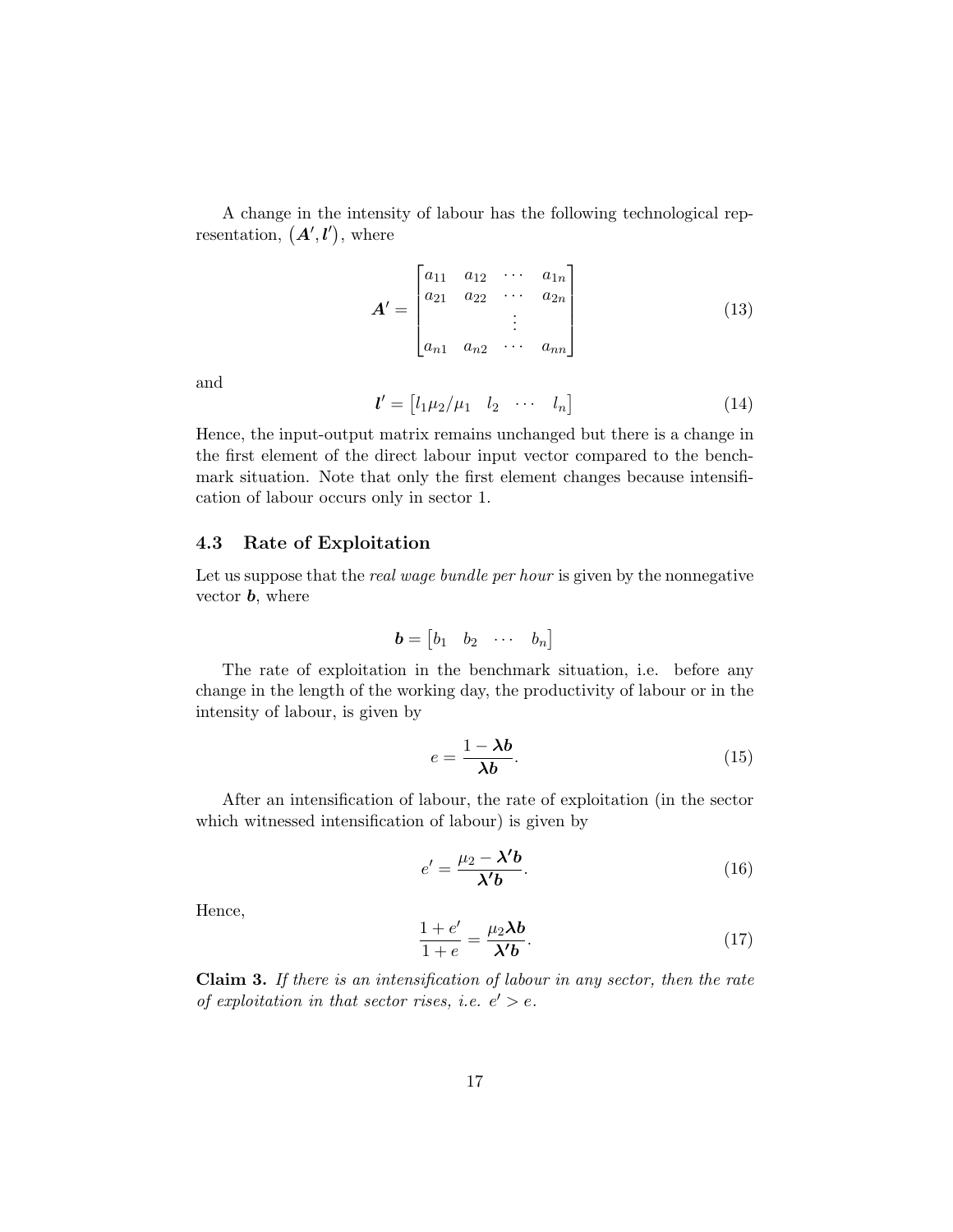*Proof.* Let  $c = (I - A)^{-1}b > 0$  where the strict positivity of the vector c comes from the strict positivity of  $(I - A)^{-1}$ , because A is productive, and the nonnegativity of the wage bundle, **. Then** 

$$
\mu_2 \lambda b = \mu_2 l (I - A)^{-1} b = \mu_2 l c = \mu_2 \sum_{i=1}^n l_i c_i,
$$
 (18)

and, using the definition of  $l'$  in (14),

$$
\lambda' b = (\mu_2/\mu_1) l_1 c_1 + \sum_{j=2}^n l_j c_j.
$$
 (19)

 $\Box$ 

Hence,

$$
\mu_2 \lambda b - \lambda' b = \mu_2 \left( 1 - \frac{1}{\mu_1} \right) l_1 c_1 + [\mu_2 - 1] \sum_{j=2}^n l_j c_j.
$$

If the intensity of labour increases, then we have  $\mu_1 > 1$  and  $\mu_2 > 1$ . Hence, Hence,  $\mu_2 \lambda \mathbf{b} - \lambda' \mathbf{b} = \mu_2 (1 - (1/\mu_1)) l_1 c_1 + (\mu_2 - 1) \sum_{j=2}^n l_j c_j > 0$ . Hence, using the expression in (17), it follows that  $e' > e$ .

Claim 3 is the analogue of Claim 1 and Claim 2. It demonstrates that whenever there is an intensification of labour, the rate of exploitation of labour rises in the sector where intensification of labour has occurred.

#### 4.4 Form of Exploitation

To prove the results about the form of exploitation, we note that, in the sector which witnessed an intensification of labour, the difference in the value of the wage bundle before and after the intensification of labour is given by

$$
\boldsymbol{\lambda} \boldsymbol{b} - \boldsymbol{\lambda}' \boldsymbol{b} = \left(1 - \frac{\mu_2}{\mu_1}\right) l_1 c_1,
$$

where we have used (18) with  $\mu_2 = 1$ , and (19) as it is. We have the following three cases to consider.

Case 1 :  $\mu_2 = \mu_1$ . In this case,  $\lambda b = \lambda' b$ , i.e. the value of the wage bundle does not change. This must mean that the increase in the rate of exploitation, which is established in Claim 3, arises in the form of absolute surplus value.

Case 2:  $\mu_1 < \mu_2$ . In this case,  $\lambda b < \lambda' b$ , i.e. the value of the wage bundle increases. This rules out relative surplus value. Hence, it must mean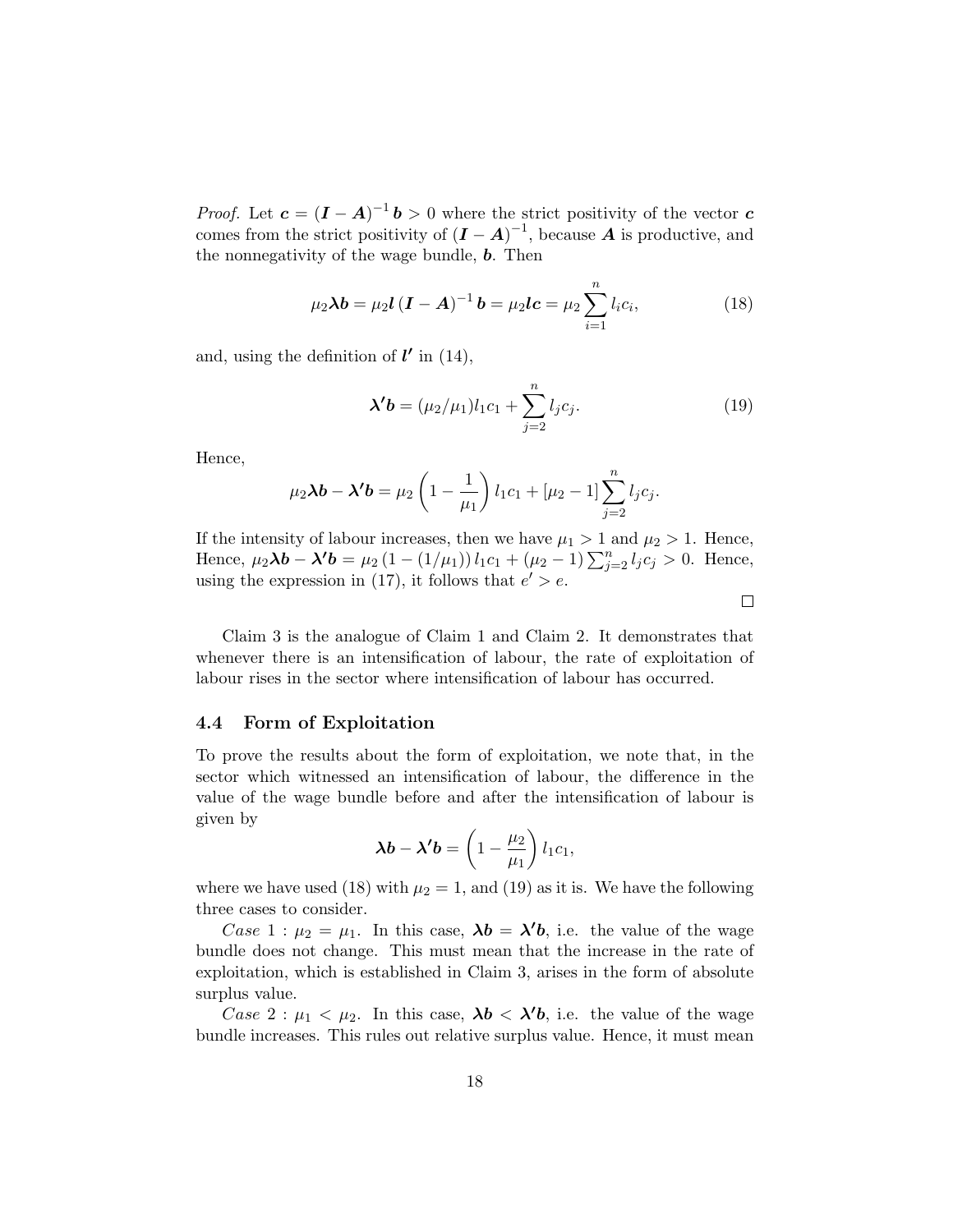that the increase in the rate of exploitation, which is established in Claim 3, arises in the form of absolute surplus value.

Case  $3: \mu_1 > \mu_2$ . In this case,  $\lambda b > \lambda' b$ , i.e. the value of the wage bundle decreases. This must mean that the increase in the rate of exploitation arises, which is established in Claim 3, might be a combination of absolute surplus value and relative surplus value. To investigate the last case further, note that

$$
e'-e=\frac{\mu_2}{\lambda'b}-\frac{1}{\lambda b}=\frac{\mu_2-1}{\lambda'b}+\left(\frac{1}{\lambda'b}-\frac{1}{\lambda b}\right).
$$

Hence, the increase in the rate of exploitation is the sum of a component that can be attributed to the production of absolute surplus value effect,  $(\mu_2 1/\lambda' b$ , and a second component that can be attributed to the production of relative surplus value,  $(1/\lambda' b) - (1/\lambda' b)$ .

## 4.5 Short Run versus Long Run

The analysis of the general linear model faces the same issue that we had highlighted in the simple two department model: we cannot have different intensities of labour across sectors if, at the same time, we have the same real wage bundle and the same rate of exploitation across sectors. For instance, the rate of exploitation in sector 1, where an intensification of labour first occurred, would be different from the rate of exploitation in any other sector in the economy because, for any  $j \neq 1$ ,

$$
e'_{j} = \frac{1 - \lambda' b}{\lambda' b} \neq \frac{\mu_2 - \lambda' b}{\lambda' b} = e'_{1}.
$$

Hence, our analysis should be understood as a short run exercise. In the long run, class struggle and/or mobility of labour will ensure that every sector has the same intensity of labour, the same real wage bundle and hence the same rate of exploitation. As we have pointed out in the context of the simple two department model, there are many possible long run configurations bracketed by two extreme cases. In the first extreme case, the intensity of labour returns to the original level in the long run, thus ensuring that the intensity is same across all sectors. In this case, the rate of exploitation falls back to its original level. The other extreme case would occur is the intensity of labour were increased to the level that obtains in sector 1 for all sectors indexed by  $j \neq 1$ . In this case, the rate of exploitation rises in all sectors of the economy. The actual outcome could lie between these extreme scenarios.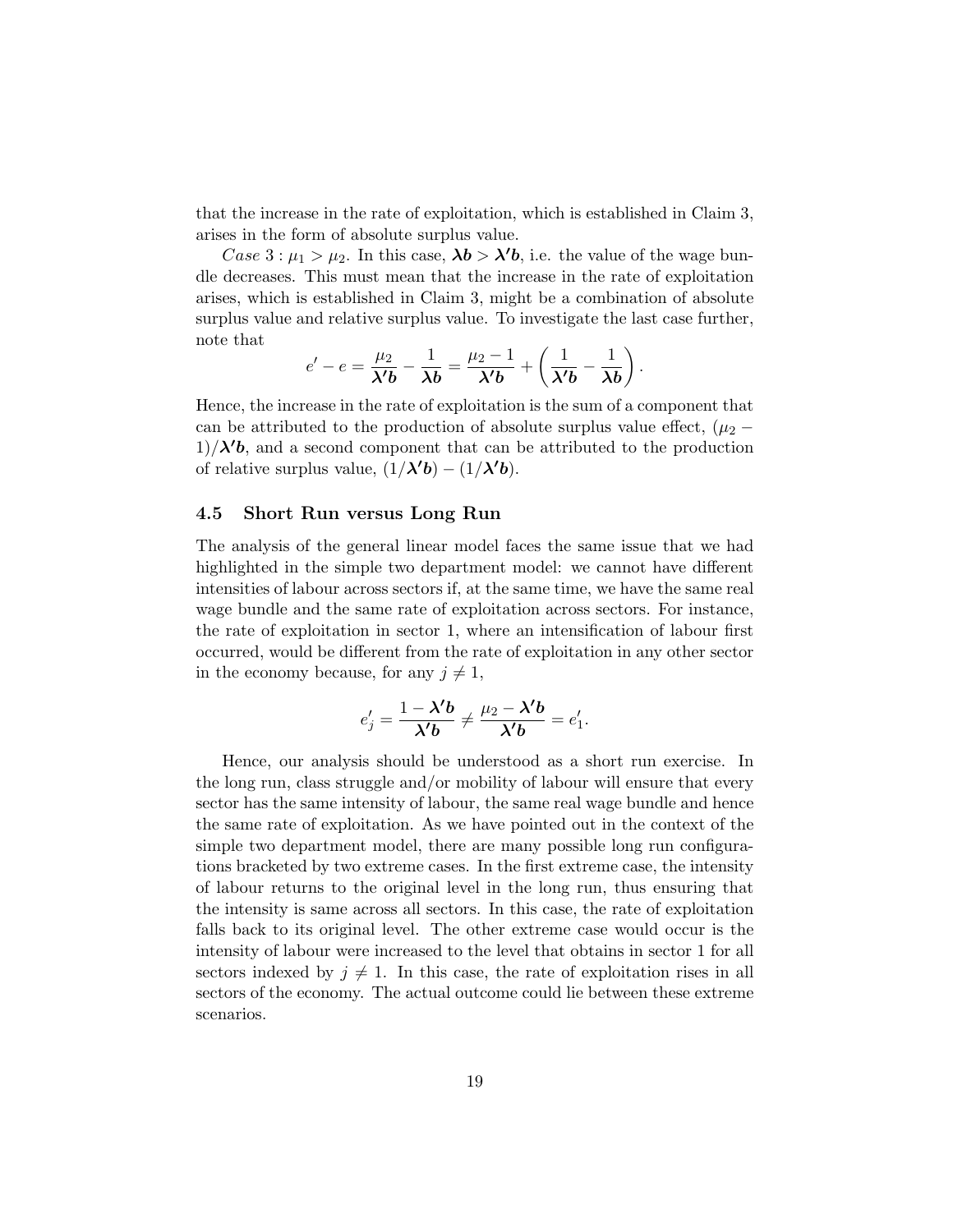# 5 General Two Department Model

## 5.1 Technology and Value

Consider a general two department Marxian model, as proposed by Morishima (1973), where the economy produces m commodities.<sup>5</sup> Of these m commodities, the first  $n$  are capital goods (means of production), and the remaining  $m - n$  are wage goods (means of consumption). All capital goods are produced in Department I and are used in the production of other commodities; on the other hand, wage goods are produced in Department II and enter into the wage bundle **. We write the technology of production in** department I and II as  $(A_I, L_I)$  and  $(A_{II}, L_{II})$ , respectively, where

$$
A_{I} = \begin{bmatrix} a_{11} & \dots & a_{1n} \\ \vdots & & \vdots \\ \vdots & & \vdots \\ a_{n1} & \dots & a_{nn} \end{bmatrix}, A_{II} = \begin{bmatrix} a_{1(n+1)} & \dots & a_{1m} \\ \vdots & & \vdots \\ \vdots & & \vdots \\ a_{n(n+1)} & \dots & a_{nm} \end{bmatrix}
$$

where  $A_I$  is an  $n \times n$  and  $A_{II}$  is an  $n \times (m - n)$  input-output matrix, and the corresponding labour input vectors are

$$
L_I = (l_1, ..., l_n), L_{II} = (l_{n+1}, ..., l_m),
$$

which give the number of labour hours required to produce a unit of each commodity. Without loss of generality, we assume that if there is a change in intensity of labour it occurs either in sector 1 (the first industry in department I) or sector  $n + 1$  (the first industry in department II). In either case, the material input-output matrices,  $A_I$  and  $A_{II}$  remain unchanged, but the labour input vectors change to  $L'_I = \left(\frac{\mu_2}{\mu_1}\right)^2$  $\frac{\mu_2}{\mu_1}l_1,...,l_n\Big)$  or

$$
L'_{II} = \left(\begin{matrix} \frac{\mu_2}{\mu_1} l_{n+1}, \dots, l_m \end{matrix}\right).
$$

The values of the  $m$  commodities will be given by the following system of equations

$$
\Lambda_I = \Lambda_I A_I + L_I
$$

$$
\Lambda_{II} = \Lambda_I A_{II} + L_{II}
$$

where  $\Lambda_I$  and  $\Lambda_{II}$  denote the  $1 \times n$  and  $1 \times (m - n)$  vector of values in the two departments, respectively. We will use  $\Lambda_I'$  and  $\Lambda_{II}'$  to denote the value

<sup>5</sup>Recall that, in this paper, we abstract from fixed capital, joint products, choice of technique and heterogeneous labour.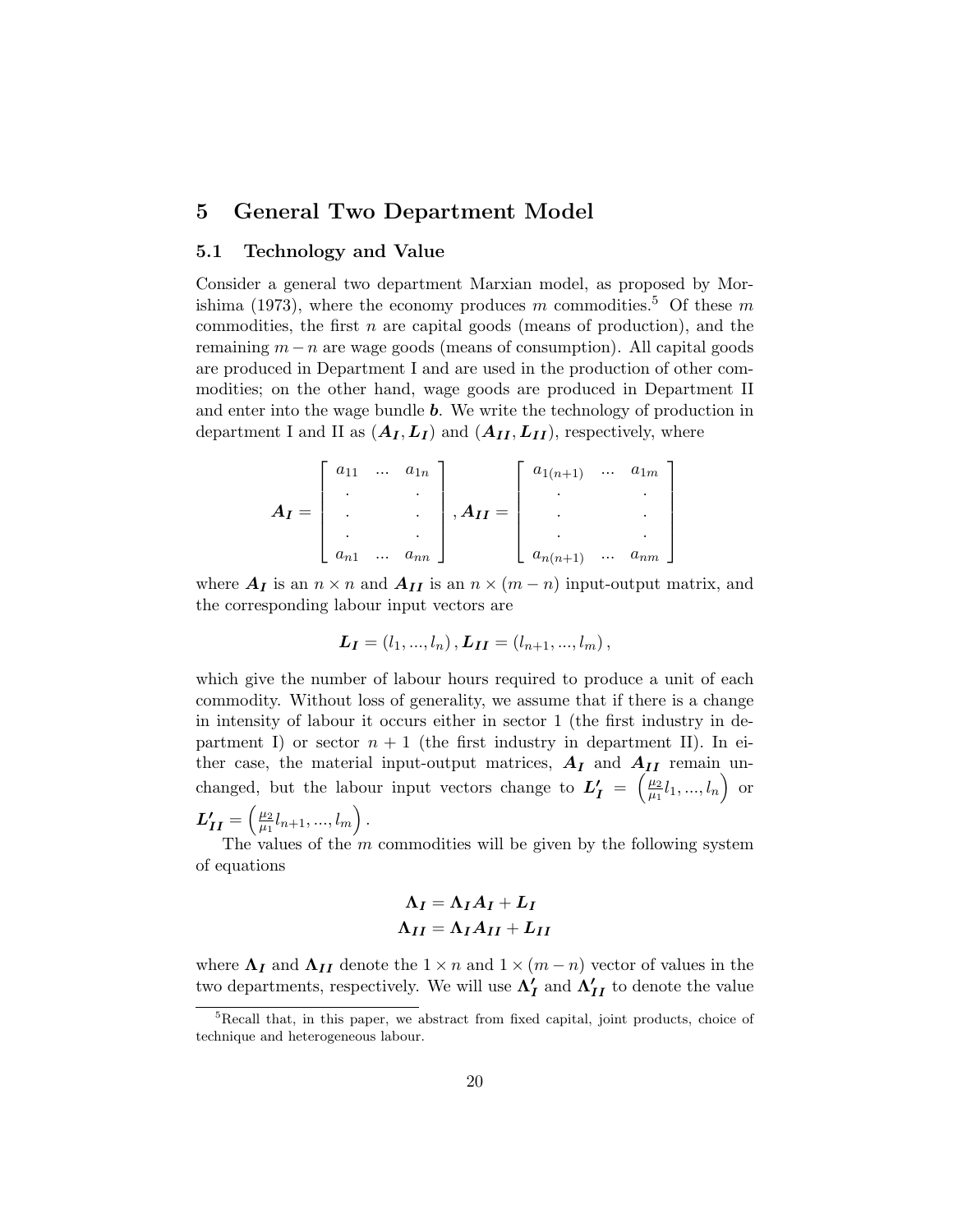vectors after an intensification of labour in department I and  $\Lambda_I''$  and  $\Lambda_{II}''$  to denote the value vectors after an intensification of labour in department II.

#### 5.2 Rate of Exploitation

Let  $e$  and  $e'$  denote rates of exploitation before and after an intensification of labour in sector 1 in department I, respectively. Then,

$$
e = \frac{1 - \Lambda_{II}b}{\Lambda_{II}b}, e' = \frac{\mu_2 - \Lambda'_{II}b}{\Lambda'_{II}b}.
$$

We have further that

$$
\frac{1+e'}{1+e} = \frac{\mu_2 \Lambda_{II} b}{\Lambda'_{II} b}
$$

Claim 4. If there is an intensification of labour in sector 1 in department I, then the rate of exploitation rises in that sector, i.e.  $e' > e$ .

Proof. Assuming that the technology of production in both departments is productive, we have the following value system

$$
\Lambda_I = L_I (I - A_I)^{-1}
$$
  

$$
\Lambda_{II} = L_I (I - A_I)^{-1} A_{II} + L_{II}.
$$

Let  $c = (I - A_I)^{-1}A_{II}b > 0$ , where positivity of c is guaranteed by the productivity of  $A_I$  and the non-negativity of  $b$ . Then

$$
\mu_2 \Lambda_{II} \boldsymbol{b} = \mu_2 \boldsymbol{L}_I \boldsymbol{c} + \mu_2 \boldsymbol{L}_{II} \boldsymbol{b} = \mu_2 \sum_{i=1}^n l_i c_i + \mu_2 \boldsymbol{L}_{II} \boldsymbol{b}
$$

By definition of  $L_I'$ , we have

$$
\Lambda'_{II}b = \frac{\mu_2}{\mu_1}l_1c_1 + \sum_{i=2}^n l_ic_i + L_{II}b
$$

which gives

$$
\mu_2 \Lambda_{II} b - \Lambda'_{II} b
$$
  
=  $\mu_2 \left( 1 - \frac{1}{\mu_1} \right) l_1 c_1 + (\mu_2 - 1) \sum_{i=2}^n l_i c_i + (\mu_2 - 1) L_{II} b > 0$ 

as every term is strictly positive.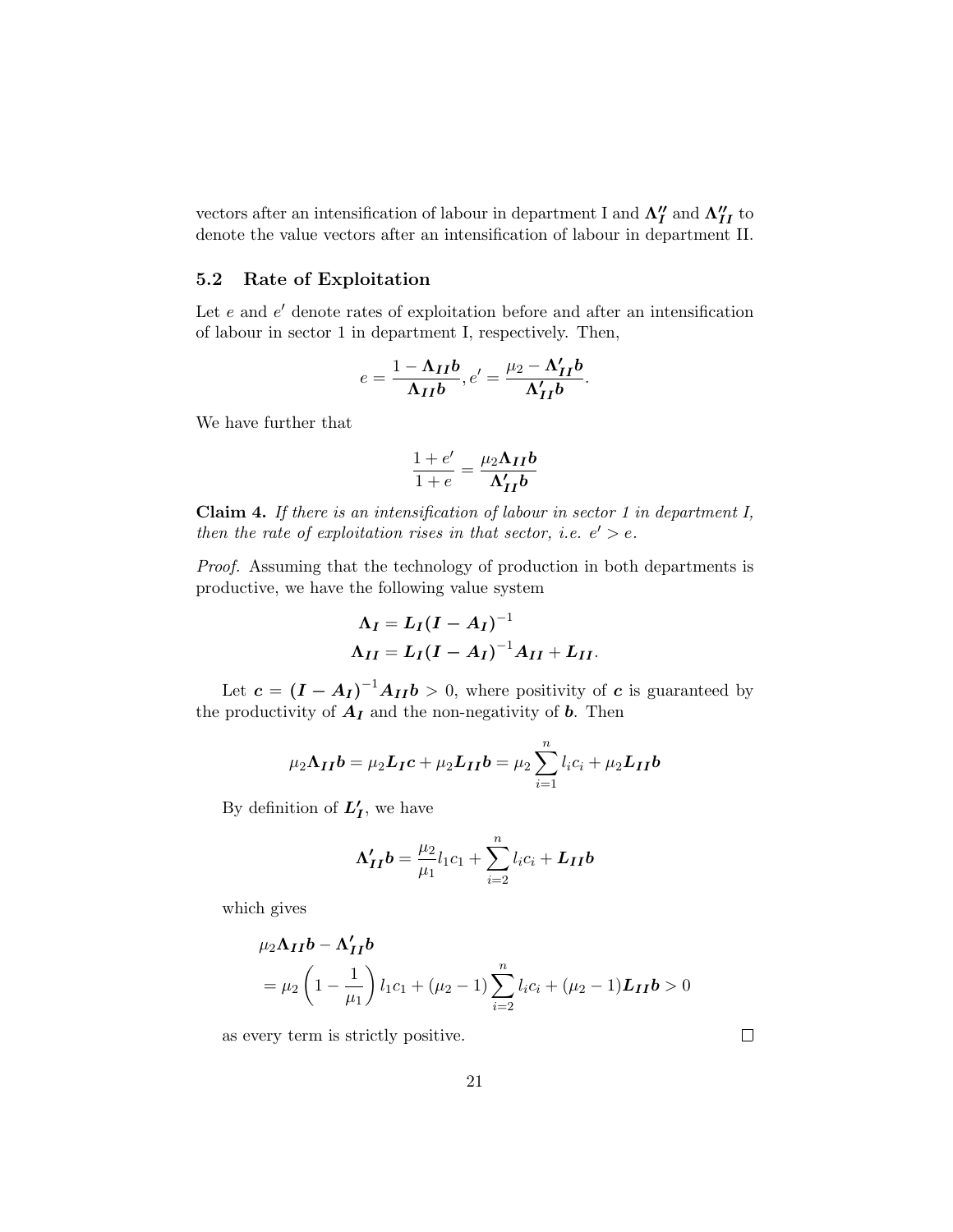We can analogously define the rate of exploitation after an intensification of labour in department II as

$$
e'' = \frac{\mu_2 - \Lambda''_{II}b}{\Lambda''_{II}b},
$$

and establish a similar result.

Claim 5. If there is an intensification of labour in department II, then the rate of exploitation rises, i.e.  $e'' > e$ .

Proof. We have

$$
\frac{1+e''}{1+e} = \frac{\mu_2 \Lambda_{II} b}{\Lambda_{II}'' b}.
$$

As in the preceding proof, let  $c = (I - A_I)^{-1}b$ . We have

$$
\mu_2 \Lambda_{II} b = \mu_2 L_{I} c + \mu_2 L_{II} b
$$

and

$$
\Lambda_{II}^{\prime\prime}b=L_{I}c+L_{II}^{\prime\prime}b
$$

Therefore

$$
\mu_2 \Lambda_{II} b - \Lambda_{II}'' b
$$
  
=  $(\mu_2 - 1) L_{IC} + (\mu_2 - 1) \sum_{i=2}^{n-m} l_{n+i} b_i + (\mu_2 - \frac{\mu_2}{\mu_1}) l_{n+1} b_1 > 0$ 

because  $\mu_1, \mu_2 > 1$ , which makes every term positive.

 $\Box$ 

Thus, whether the intensification of labour occurs in the production of capital goods or wage goods, the rate of exploitation increases in the sector where there is an intensification of labour.

#### 5.3 Form of exploitation

For the sector in department I that witnessed the intensification of labour, we can rewrite the change in the rate of exploitation before and after the intensification of labour, as

$$
e' - e = \frac{\mu_2}{\Lambda'_{II}b} - \frac{1}{\Lambda_{II}b} = \frac{\mu_2 - 1}{\Lambda'_{II}b} + \left(\frac{1}{\Lambda'_{II}b} - \frac{1}{\Lambda_{II}b}\right).
$$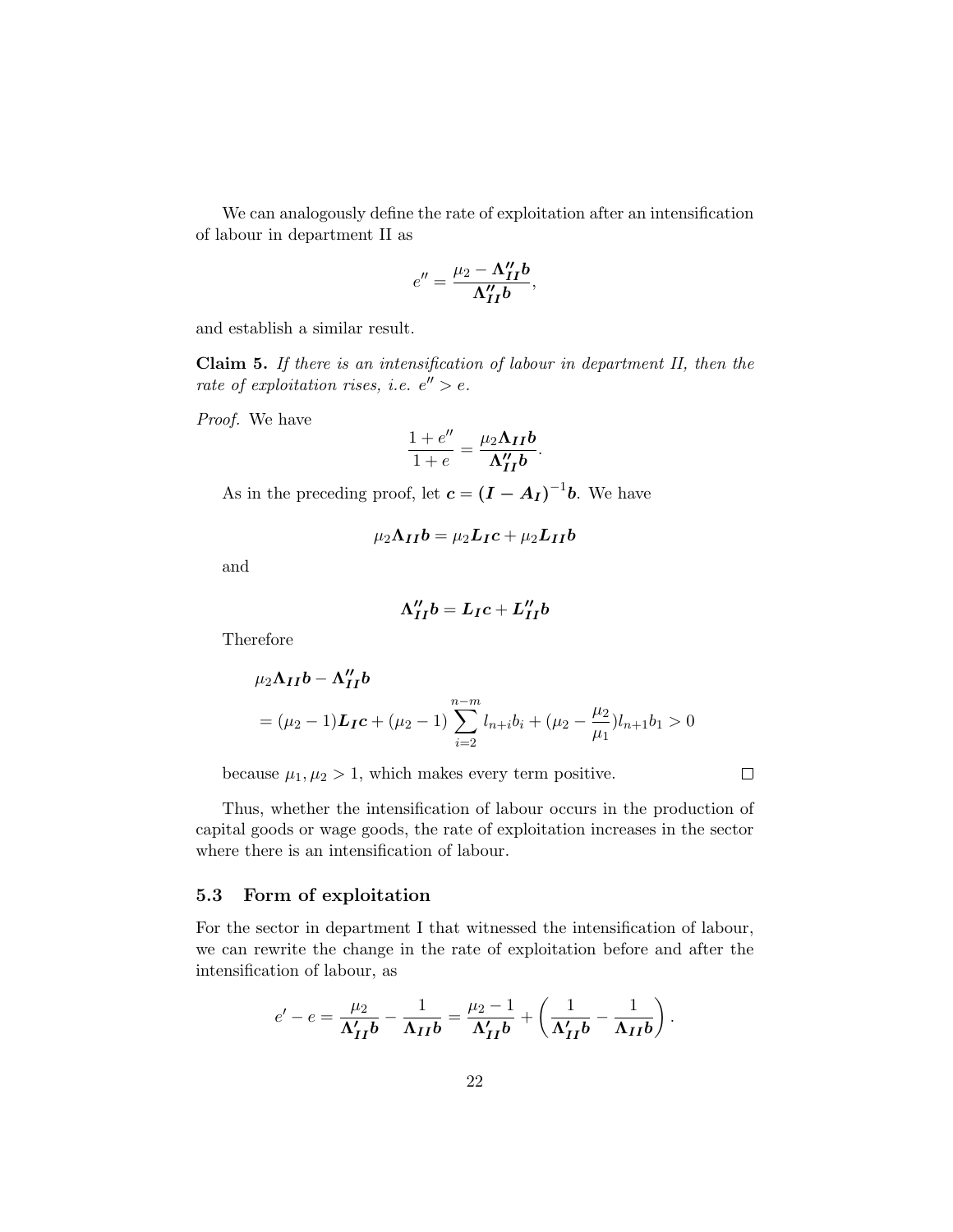Based on our work to establish  $e' > e$ , we have, as in the general linear case,

$$
\Lambda'_{II}b - \Lambda_{II}b = \left(1 - \frac{\mu_2}{\mu_1}\right)l_1c_1,
$$

so the classification of form of exploitation based on  $\mu_1, \mu_2$ , is unchanged from the general linear case when an intensification of labour occurs in the capital goods department.

In a similar manner, when there is an intensification of labour in department II, the change in the rate of exploitation in the particular sector that witnessed the intensification of labour, is given as

$$
e''-e=\frac{\mu_2}{\Lambda''_{II}b}-\frac{1}{\Lambda_{II}b}=\frac{\mu_2-1}{\Lambda''_{II}b}+\left(\frac{1}{\Lambda''_{II}b}-\frac{1}{\Lambda_{II}b}\right).
$$

Based on our work to establish that  $e'' > e$ , we also have

$$
\Lambda_{II}^{\prime\prime}b - \Lambda_{II}b = \left(1 - \frac{\mu_2}{\mu_1}\right)l_1c_1,
$$

so the same analysis applies when the intensification happens in department II.

#### 5.4 Short Run versus Long Run

It is easy to see that the analysis of the general two department model faces the same issue that we had highlighted in the simple two department model, viz., that we cannot have different intensities of labour across sectors if, at the same time, we have the same real wage bundle and the same rate of exploitation across sectors. The analysis of this issue in the general linear model captures the key issues and we can only emphasize the same point we made in the previous section. Our analysis of the general two department model presented in this section should be understood as a short run exercise. In the long run, class struggle and/or mobility of labour will ensure that every sector has the same intensity of labour, the same real wage bundle and hence the same rate of exploitation. As we have pointed out in the context of the simple two department model and in the context of the general linear one department model, there are many possible long run configurations bracketed by two extreme cases. In the first extreme case, the intensity of labour returns to the original level in the long run, thus ensuring that the intensity is same across all sectors. In this case, the rate of exploitation falls back to its original level. The other extreme case would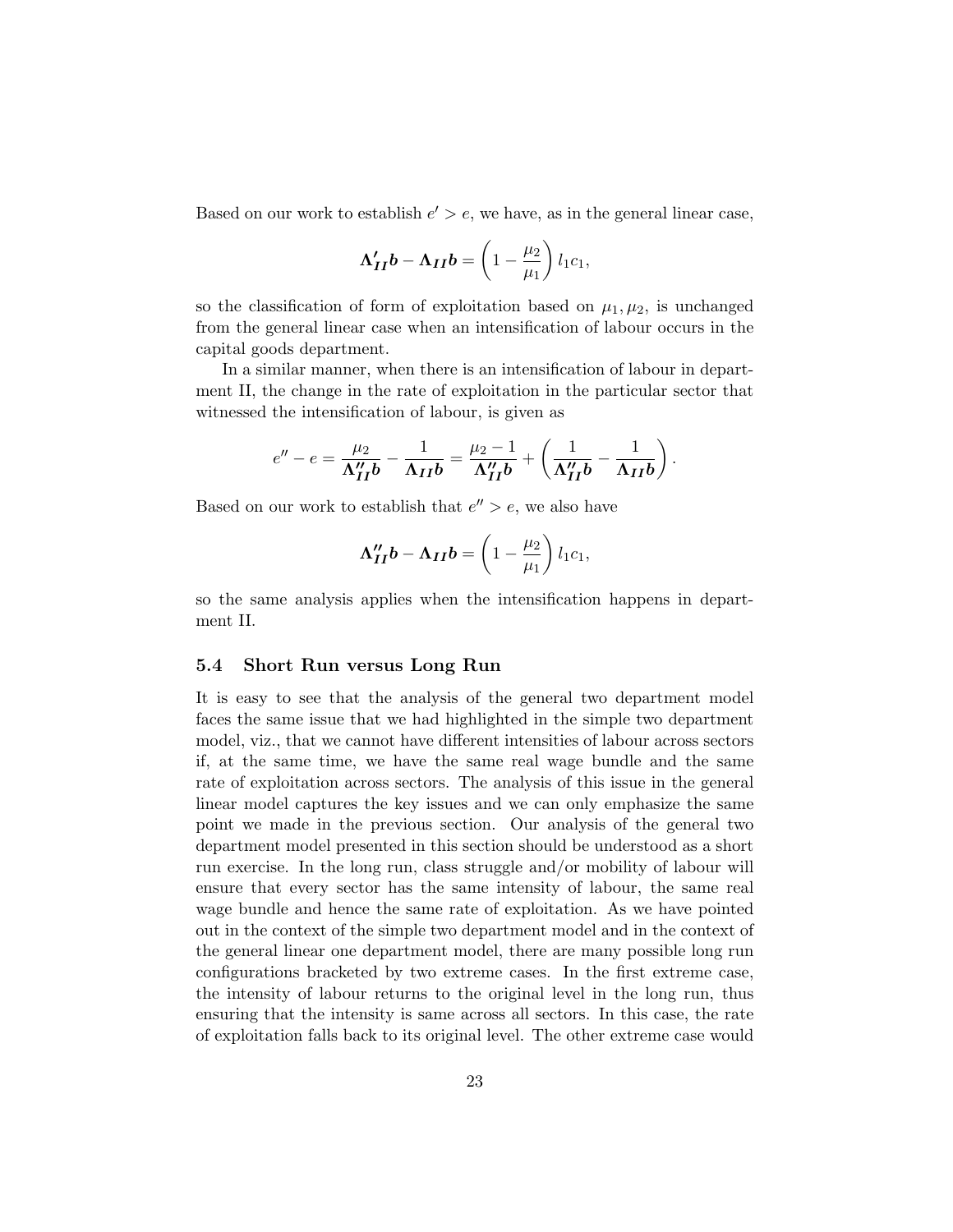occur if the intensity of labour were increased to the level that obtains in sector 1, if the intensification occurs in department I or in sector  $n+1$  if the intensification occurs in department II, for all other sectors. In this case, the rate of exploitation rises in all sectors of the economy. Of course, as we have pointed out above, the actual long run outcome could lie between these extreme scenarios.

# 6 Conclusion

As a system of social production built on exploitation, capitalism is driven by the need to continuously generate, realize and accumulate surplus value, the ultimate source of which is the unpaid labour of the working class. Competitive pressures in capitalism enforce the systemic need to keep increasing the rate of exploitation. Capitalism has two broad methods to increase the rate of exploitation: the production of absolute surplus value, and the production of relative surplus value.

The production of absolute surplus value can happen when the length of the working day increases, holding the productivity and intensity of labour fixed. By most historical accounts, the production of absolute surplus value was the main way of increasing the rate of exploitation during the early phases of capitalism. What happens when the struggle of the working class manages to force the State to regulate the length of the working day? Does capitalism then abandon the production of surplus value and focus solely on the production of relative surplus value? Does it revolutionize production and increase the productivity of labour - because that is the way to produce relative surplus value?

When class struggle by the workers has forced the State to put a limit on the length of the working day, the capitalist system does not lose its ability to produce absolute surplus value. While production of relative surplus value, and therefore growth of labour productivity, becomes important, simultaneously the system often uses intensification of labour - which is another reliable way to produce absolute surplus value.

In this paper, we have developed a simple way to incorporate intensification of labour into the widely-used linear model of production. Using this model we have demonstrated that an intensification of labour always increases the rate of exploitation. Hence, it is in the interest of the capitalist class, and against the interest of the working class, to increase the intensity of labour. We have also demonstrated, in various versions of the linear model of production, that an intensification of labour can, in most realistic